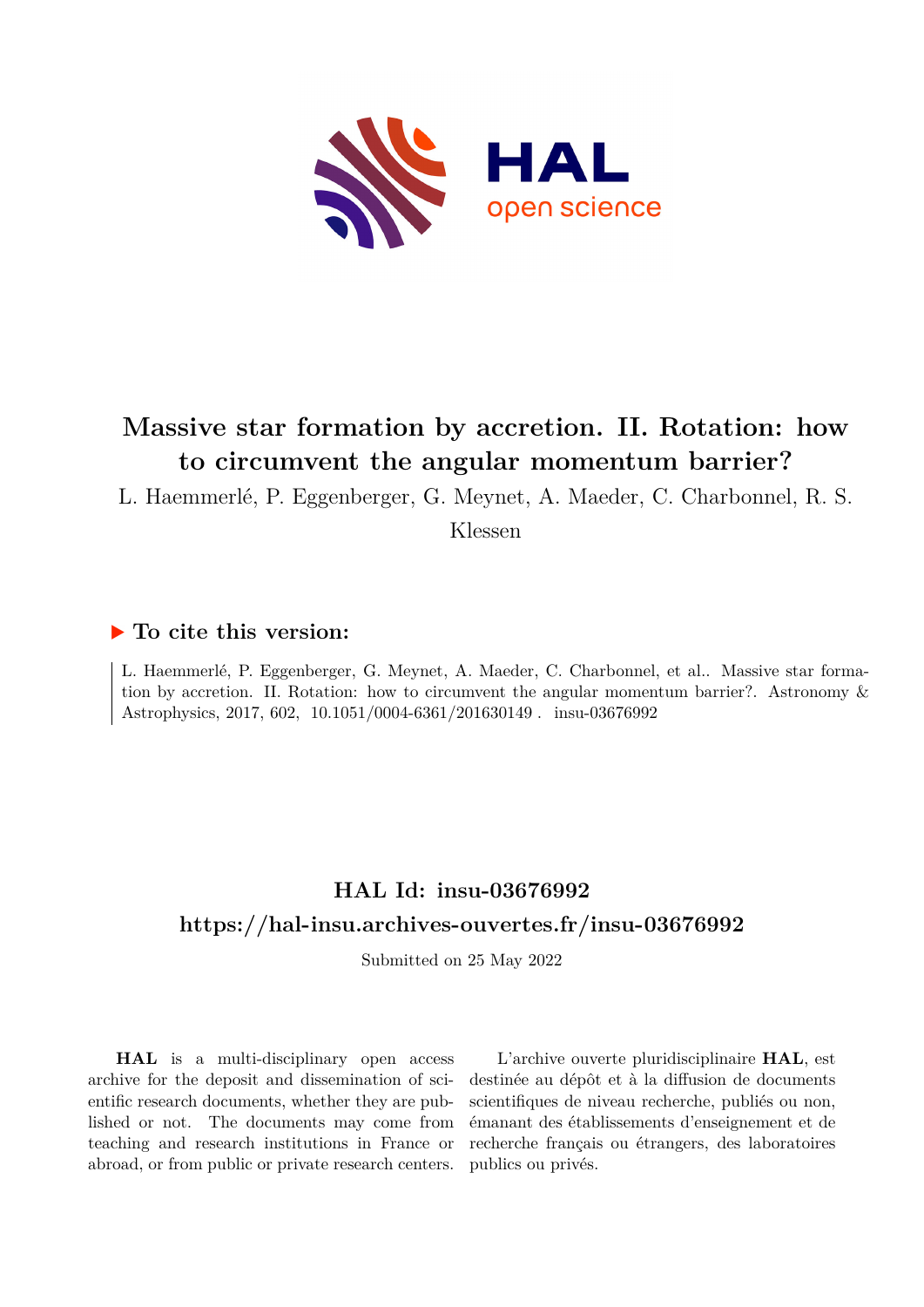

# **Massive star formation by accretion**

# **II. Rotation: how to circumvent the angular momentum barrier?**

L. Haemmerlé<sup>1, 2</sup>, P. Eggenberger<sup>1</sup>, G. Meynet<sup>1</sup>, A. Maeder<sup>1</sup>, C. Charbonnel<sup>1, 4</sup>, and R. S. Klessen<sup>2, 3</sup>

2 Institut für Theoretische Astrophysik, Zentrum für Astronomie der Universität Heidelberg, Albert-Ueberle-Str. 2, 69120 Heidelberg, Germany

3 Interdisziplinäres Zentrum für wissenschaftliches Rechnen der Universität Heidelberg, Im Neuenheimer Feld 205, 69120 Heidelberg, Germany

4 IRAP, UMR 5277 CNRS, 14 Av. É. Belin, 31400 Toulouse, France

Received 28 November 2016 / Accepted 2 March 2017

#### **ABSTRACT**

Context. Rotation plays a key role in the star-formation process, from pre-stellar cores to pre-main-sequence (PMS) objects. Understanding the formation of massive stars requires taking into account the accretion of angular momentum during their PMS phase. Aims. We study the PMS evolution of objects destined to become massive stars by accretion, focusing on the links between the physical conditions of the environment and the rotational properties of young stars. In particular, we look at the physical conditions that allow the production of massive stars by accretion.

Methods. We present PMS models computed with a new version of the Geneva Stellar Evolution code self-consistently including accretion and rotation according to various accretion scenarios for mass and angular momentum. We describe the internal distribution of angular momentum in PMS stars accreting at high rates and we show how the various physical conditions impact their internal structures, evolutionary tracks, and rotation velocities during the PMS and the early main sequence.

Results. We find that the smooth angular momentum accretion considered in previous studies leads to an angular momentum barrier and does not allow the formation of massive stars by accretion. A braking mechanism is needed in order to circumvent this angular momentum barrier. This mechanism has to be efficient enough to remove more than two thirds of the angular momentum from the inner accretion disc. Due to the weak efficiency of angular momentum transport by shear instability and meridional circulation during the accretion phase, the internal rotation profiles of accreting stars reflect essentially the angular momentum accretion history. As a consequence, careful choice of the angular momentum accretion history allows circumvention of any limitation in mass and velocity, and production of stars of any mass and velocity compatible with structure equations.

Key words. stars: formation – stars: evolution – accretion, accretion disks – stars: rotation – stars: massive – stars: pre-main sequence

## **1. Introduction**

Star formation requires mechanisms that extract angular momentum from collapsing cores. If angular momentum was locally conserved during the collapse, initial turbulent motions would lead to high rotation velocities as contraction proceeds, exceeding the break-up velocity and preventing the collapse towards stellar densities (Spitzer 1978; Bodenheimer 1995; Maeder 2009). Observed rotation velocities of T Tauri stars reveal angular momentum losses during the pre-main sequence (PMS) evolution efficient enough to maintain the rotation period of contracting stars to a constant value despite a decrease in the moment of inertia by several orders of magnitude (Bouvier et al. 1997). This fact is thought to result from the action of the convective dynamo of low-mass stars that produces a magnetic field and couples contracting stars to their accretion discs at large distances (Koenigl 1991).

Rotating models of PMS low-mass stars have been published by several authors (e.g. Pinsonneault et al. 1989, 1990; Bouvier et al. 1997; Eggenberger et al. 2010, 2012; Amard et al. 2016). The PMS evolution of low-mass stars is expected to proceed essentially through a canonical constant mass contraction due to their long Kelvin-Helmholtz (KH) time (Hayashi 1961; Larson 1969; Stahler 1983), meaning that accretion can be neglected. In contrast, PMS evolution of intermediate- and highmass stars is dominated by accretion ((Bernasconi & Maeder 1996; Norberg & Maeder 2000); Behrend & Maeder 2001), at rates as high as 10<sup>-3</sup> M<sub>o</sub> yr<sup>-1</sup> (Wolfire & Cassinelli 1987). But models including accretion and rotation simultaneously and selfconsistently are still lacking.

PMS models at high accretion rates have been computed by different authors, without the effects of rotation (Omukai & Palla 2001, 2003; Yorke & Bodenheimer 2008; Hosokawa & Omukai 2009; Hosokawa et al. 2010, 2013). According to these models, rapid accretion can significantly modify the stellar structure and the evolutionary track compared to the low-rate case relevant for low-mass star formation, in particular by enhancing the swelling experienced by accreting PMS stars, leading to radii larger than 100 *R*. This swelling corresponds to the increase in the stellar radius produced by the internal luminosity wave (first described by Larson 1972), i.e. the internal redistribution of entropy when the opacity in central regions decreases abruptly. But the sensitivity of the swelling on the physical conditions makes PMS evolution with rapid accretion an open issue. In Haemmerlé et al. (2016, hereafter Paper I), we showed that with accretion through a disc, the swelling can be significantly inhibited by choosing

<sup>&</sup>lt;sup>1</sup> Observatoire de Genève, Université de Genève, chemin des Maillettes 51, 1290 Sauverny, Switzerland e-mail: lionel.haemmerle@unige.ch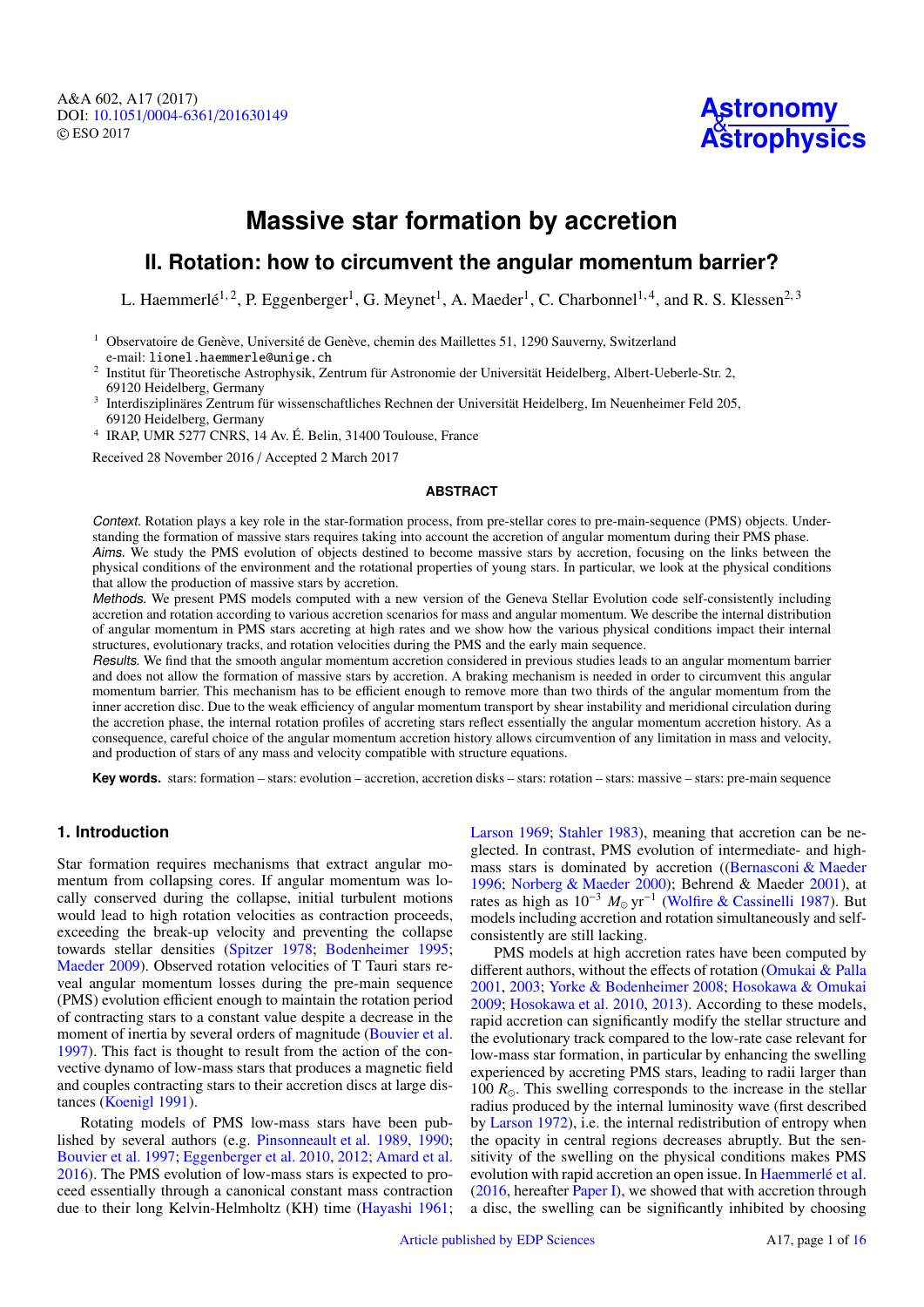initial conditions with a high entropy content. We expect the rotational properties of PMS stars to differ significantly depending on the details of these evolutionary features. Including rotation in accreting models could thus give useful constraints on the formation scenario of massive stars.

Recently, Lee & Yoon (2016) studied the effect of rotation on the evolution of Population III stars that accrete at rates as high as  $4 \times 10^{-3}$   $M_{\odot}$  yr<sup>-1</sup>. Indeed, at zero metallicity, the absence of dust and heavy elements makes the pre-stellar clouds hotter, the Jeans masses larger, and the accretion rates higher. At such high rates, the star approaches the Eddington limit during the swelling (Omukai & Palla 2001, 2003). Moreover, with fast rotation, the centrifugal force lowers the effective Eddington limit; the socalled ΩΓ-limit (Maeder & Meynet 2000). Lee & Yoon (2016) obtained that the ΩΓ-limit is reached at masses of 20 to 40  $M_{\odot}$ , preventing further accretion. However, rotation in their models was not treated simultaneously with stellar evolution, but postprocessed from non-rotating models computed with the MESA code (Paxton et al. 2011, 2013, 2015). This procedure did not allow for inclusion of differential rotation, and the authors assumed solid-body rotation. Moreover, they considered a unique class of angular momentum accretion histories, taking in each model a constant fraction of the Keplerian angular momentum. Interestingly, we notice that in their models, at  $10^{-3}$   $M_{\odot}$  yr<sup>-1</sup> the pre-MS swelling leads to radii lower than 20  $R_{\odot}$ , which supports our result in Paper I that a high initial entropy content can drastically inhibit the swelling.

In Haemmerlé et al. (2013), we presented models including accretion and rotation simultaneously. However, these models were computed with an old version of the Geneva code, that contained an inconsistency in case of accretion. The treatment of accretion in the Geneva code has recently been improved (Haemmerlé 2014). We described in Paper I the effects of these improvements in the non-rotating case. The present paper is devoted to the case with both accretion and rotation simultaneously. These improvements allow us to present here the first PMS models for the formation of massive stars that include accretion and rotation simultaneously and self-consistently. In Sect. 2, we describe the treatment of rotation in the code and the physical conditions assumed in our models. Section 3 is devoted to the effect the various physical conditions have on PMS evolution. In Sect. 4, we present a birthline computed with the effect of rotation and we look at the impact of PMS evolution with accretion of angular momentum on the MS evolution. We discuss our results in Sect. 5 and summarise our conclusions in Sect. 6.

### **2. Rotation in the Geneva code with accretion**

#### 2.1. Improvements in the code

A full description of the treatment of accretion in the Geneva Stellar Evolution code has already been given in Paper I in the non-rotating case. We described the recent improvements to the code and how they modify the results compared to the versions used in Bernasconi & Maeder (1996), Norberg & Maeder (2000), Behrend & Maeder (2001) and Haemmerlé et al. (2013). A detailed description of the treatment of rotation without accretion in the code is given in Eggenberger et al. (2008). In the present section, we describe how the treatment of rotation with accretion is improved in the new version of the code A full description of the simultaneous treatment of accretion and rotation in the new version of the code is also available in Haemmerlé (2014).

A17, page 2 of 16

The new improvements in the code are related to the time derivatives and the resulting time variation of the physical quantities. Among the four equations of structure, the only one that refers to time is the equation of energy conservation, which reads

$$
\frac{\mathrm{d}L_r}{\mathrm{d}M_r} = \epsilon_\text{n} - T \left. \frac{\mathrm{d}s}{\mathrm{d}t} \right|_{M_r},\tag{1}
$$

where  $M_r$  is the mass enclosed in a shell of radius  $r$ ,  $L_r$  the luminosity at  $r$ ,  $\epsilon_n$  the energy generation rate by nuclear reactions,  $T$ the temperature,  $s$  the specific entropy and  $t$  the time. Thus it is the equation that makes the star evolve. As described in detail in Paper I, in the new version of the code, we removed an inconsistency in this equation that leads to artificial loss of entropy and to artificially low radii during the PMS swelling phase. However, when we add rotation, we have to solve, in addition to the usual equations of stellar structure, the equation of angular momentum transport. In the Geneva code, rotation is treated with the assumption of *shellular rotation* (Meynet & Maeder 1997): differential rotation is allowed in the radial direction, but we force the angular velocity to be uniform on each isobar. The justification of this assumption is that horizontal turbulence that is produced by differential rotation is efficient enough to maintain each isobar in solid-body rotation (Zahn 1992). In addition, each convective region is also assumed to rotate as a solid body. In radiative regions, two types of rotational instabilities are included: diffusion by shear and advection by meridional currents. The equation of angular momentum transport reads

$$
\rho \frac{\mathrm{d}}{\mathrm{d}t} \left( r^2 \Omega \right) \Big|_{M_r} = \frac{1}{5r^2} \frac{\mathrm{d}}{\mathrm{d}r} \left( \rho r^4 \Omega \, U(r) \right) + \frac{1}{r^2} \frac{\mathrm{d}}{\mathrm{d}r} \left( \rho D(r) \, r^4 \frac{\mathrm{d}\Omega}{\mathrm{d}r} \right), \tag{2}
$$

where  $\Omega$  is the angular velocity,  $U(r)$  the amplitude of the radial component of the meridional velocity, and  $D(r)$  the diffusion coefficient for shear instability (using the prescription of Maeder 1997). We note that no magnetic field is taken into account. In particular, no Tayler-Spruit dynamo is included. However, we discuss the effect of an internal magnetic coupling in a semianalytical way in Sect. 5.4.

As Eq.  $(1)$ , Eq.  $(2)$  refers to time through the Lagrangian derivative (of the angular momentum in this case)

$$
\frac{\mathrm{d}}{\mathrm{d}t}\left(r^2\Omega\right)\bigg|_{M_r} = \frac{\mathrm{D}}{\mathrm{D}t}\left(r^2\Omega\right). \tag{3}
$$

The spatial coordinate used in the Geneva code is not, however, the Lagrangian coordinate  $M_r$ , but the relative mass coordinate

$$
\mu = \frac{M_r}{M}.\tag{4}
$$

In the presence of accretion,  $\mu$  is not a Lagrangian coordinate since *M* increases with time. With this coordinate, Eq. (2) becomes

$$
\rho \frac{d}{dt} \left( r^2 \Omega \right) \Big|_{\mu} - \rho \mu \frac{\dot{M}}{M} \frac{d}{d\mu} \left( r^2 \Omega \right) = \frac{1}{5r^2} \frac{d}{dr} \left( \rho r^4 \Omega U(r) \right) \tag{5}
$$

$$
+\frac{1}{r^2}\frac{\mathrm{d}}{\mathrm{d}r}\left(\rho D(r)\,r^4\frac{\mathrm{d}\Omega}{\mathrm{d}r}\right)\!\cdot\quad(6)
$$

Equation (6) contains an additional term compared to Eq. (2), which is proportional to the accretion rate and the internal gradient of angular momentum. Since, in general, the angular momentum increases outwards and  $\dot{M} > 0$  during accretion, this additional term is negative. In the previous version of the code, the effect of this additional term was neglected, leading to artificial loss of angular momentum. Indeed, if we neglect this negative term, the term in  $d(r^2\Omega)/dt$  has to be smaller. The effects of these improvements on the models are illustrated in Appendix A these improvements on the models are illustrated in Appendix A.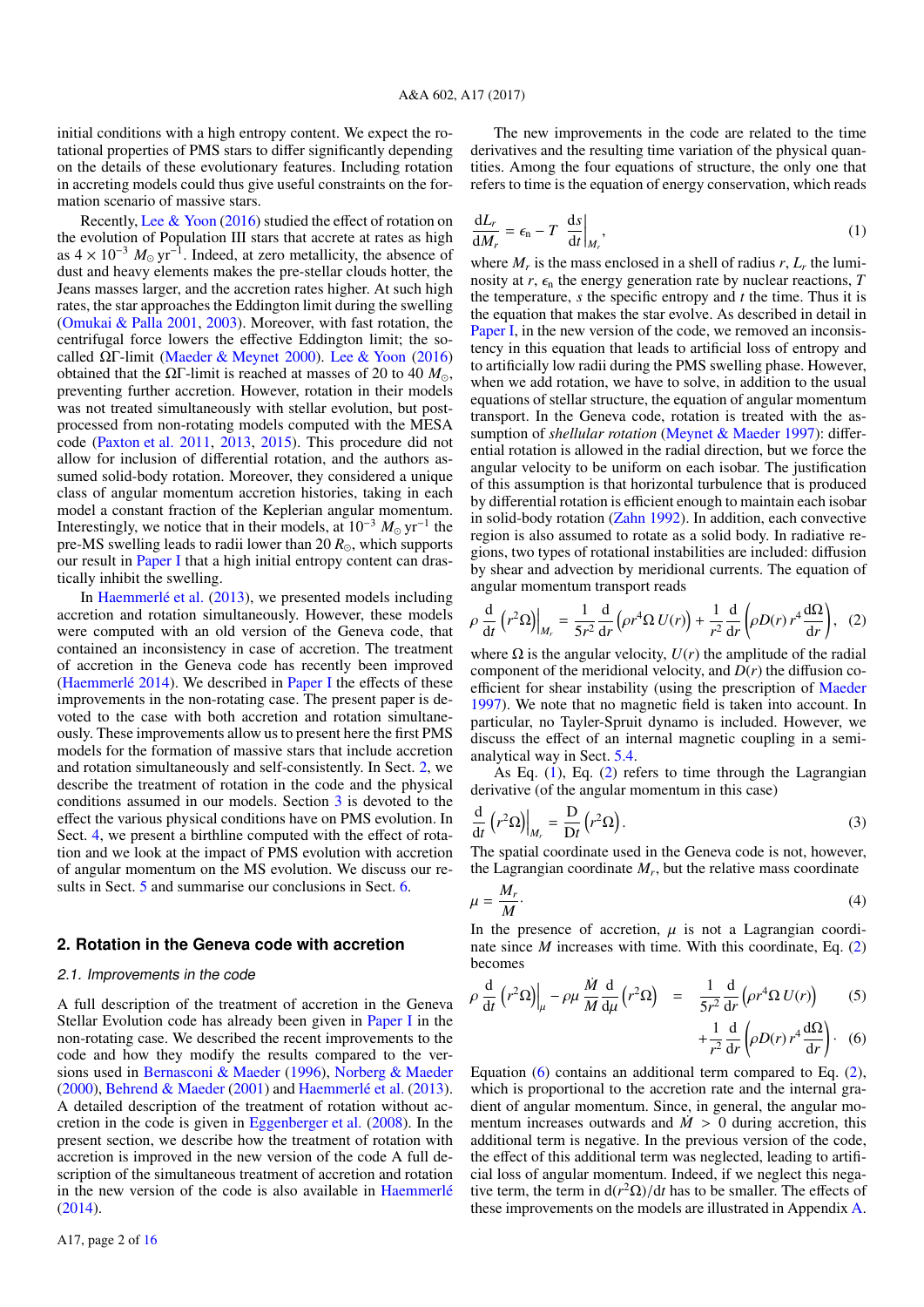#### 2.2. Angular momentum accretion rate

When we add rotation in the context of accretion, we also have to specify, in addition to the mass accretion rate, the angular momentum accretion rate

$$
\dot{J} = \frac{dJ}{dt} = \frac{dJ}{dM} \frac{dM}{dt} =: j_{\text{accr}} \times \dot{M},\tag{7}
$$

where *j*<sub>accr</sub> is the specific angular momentum of the material that is accreted.

The procedure applied in order to accrete angular momentum in the Geneva code is the following. When we accrete mass during a time-step d*t*, we add a new layer in the outer boundary of the stellar interior, defined as the region where  $M_r/M < \text{fit}_M$ for a given value of fit<sub>M</sub> (typically fit<sub>M</sub> = 0.999). In the envelope  $(M_r/M > fit_M)$ , several simplifying assumptions are made, for reasons of numerical stability. In addition to assuming that  $dL_r/dM_r = 0$ , we assume in the rotating case that the envelope rotates as a solid body, with the same angular velocity as the external layer of the interior. The new layer added between the interior and the envelope is defined as having exactly the mass accreted during dt, that is,  $dM = \dot{M} dt$ . Once this layer has been added, we have to define its physical properties. The choice of the thermal properties of this new layer has already been described in Paper I, and corresponds to the assumption of *cold disc accretion*. In the rotating case, we also have to specify the angular velocity  $\Omega_{\text{accr}}$  of this new layer, that we choose to be

$$
\frac{2}{3}r_{\text{fitm}}^2 \times \Omega_{\text{accr}} = j_{\text{accr}} = \frac{j}{\dot{M}},\tag{8}
$$

where  $r_{\text{fitm}}$  is the radius corresponding to  $M_r/M = \text{fit}_M$ . The factor 2/3 in Eq. (8) reflects the fact that the material is distributed over a spherical shell.

In the present work, we use various prescriptions for  $\dot{J}$ . The first is the *smooth angular momentum accretion* ("smooth-*J*" hereafter), which states that the angular velocity of the material that is accreted is the same as that of the stellar surface before the material is added. This prescription was used in Haemmerlé et al. (2013). We note that in this case, the only free parameter for rotation is the rotation velocity of the initial model. In the second case considered here, we aim to fix a constant value of  $j_{\text{accr}} = dJ/dM$ , that is, the specific angular momentum in the accreted material. This gives an angular momentum accretion rate that is proportional to the mass accretion rate from Eq. (7). However, the accretion of angular momentum in the Geneva code cannot be controlled as freely as the accretion of mass in the cases where angular momentum transport is significant in the external layers of the star, for instance when the external layers are convective, which implies instantaneous angular momentum redistribution. In Sect. 4, we use a slightly different prescription, with  $j_{\text{accr}} \propto M^{0.8}$ . Finally, in Appendix B, we discuss the case of angular momentum accretion according to a constant fraction of the Keplerian value.

The physical justifications of these angular momentum accretion laws are related to the complex mechanisms that govern the inner part of accretion discs, such as magnetic fields, viscosity, or gravitational instability. The role of these mechanisms in regulating the accretion of angular momentum is still far from being fully understood. Observations of discs around massive young stellar objects (MYSOs) are in good agreement with Keplerian rotation profiles (Cesaroni et al. 2005; Kraus et al. 2010; Keto & Zhang 2010; Ilee et al. 2016), but the inner part of these discs are out of the reach of current observations. At the stellar surface, the Keplerian velocity corresponds to the critical limit

beyond which accretion from the disc onto the star cannot occur. The critical velocity is defined as the rotation velocity at the stellar surface at which the centrifugal force cancels gravity (i.e.  $v_{\text{crit}} = \sqrt{GM/R_{\text{eq,crit}}}\$  and corresponds to the upper limit compatible with hydrostatic equilibrium. Thus a braking mechanism is ible with hydrostatic equilibrium. Thus a braking mechanism is expected in the inner region of the discs, probably related to the magnetic field (Pudritz et al. 2007; Hennebelle & Ciardi 2009; Joos et al. 2012; Seifried et al. 2013, 2015), the disc viscosity (Vorobyov & Basu 2009; Stacy et al. 2011), or the gravitational torques (Jappsen & Klessen 2004; Vorobyov & Basu 2007). The magnetic field of massive MS stars is still an uncertain issue given the absence of a surface convective dynamo and the small number of magnetic fields detected at the surface of observed massive stars (see e.g. Grunhut et al. 2017). The common existence of outflow jets around MYSOs accreting at high rates (Arce et al. 2007; Dougados 2009; Reiter & Smith 2013, 2014; Reiter et al. 2015b,a) indicates that magnetic fields play a significant role in the accretion process for massive star formation (Guzmán et al. 2010; Whelan et al. 2010; Ellerbroek et al. 2014). Such outflow jets are not necessarily due to stellar magnetic fields, and could result from magnetised disc winds (Pudritz & Banerjee 2005; Pudritz et al. 2007) or a superposition of aligned outflows from many low-mass stars that usually form alongside massive stars (Peters et al. 2014). But, whatever the mechanism that launches the jets, the fraction of angular momentum carried away can eventually represent a significant fraction of the Keplerian value (Bodenheimer 1995; Pudritz et al. 2009). Additionally, PMS objects that are destined to become massive stars by accretion have a large convective envelope during their early accretion phase (see e.g. Paper I), which could potentially produce a magnetic field. The geometry of the accretion flow close to the stellar surface depends sensitively on the geometry of the magnetic field, which is poorly constrained (Pudritz et al. 2007; Romanova & Owocki 2015). Whether the intersections between the field lines and the stellar surface are concentrated near the poles or distributed isotropically, the amount of angular momentum that is accreted will be significantly modified. The exact determination of the angular momentum accretion history for realistic geometries of the magnetosphere goes far beyond the scope of the present work, and here we only consider arbitrary assumptions in order to explore the various possible scenarios. The smooth-*J* accretion corresponds to the case where the rotation of the star is imposed to the inner parts of the accretion disc, but assuming that this inner region does not influence the rotation of the star. As we will see, this accretion law leads the rotation of the star to become critical when, typically, masses of approximately  $8 M_{\odot}$  are reached. This clearly indicates that a coupling between the star and the inner disc must operate preventing the star from reaching the critical limit. The constant-*j*<sub>accr</sub> accretion corresponds to the case where the accreted material is not influenced by the rotation velocity of the stellar surface, and where any braking occurs upstream in the accretion flow.

## **3. Impact of the physical conditions on PMS evolution with accretion and rotation**

#### 3.1. Smooth-J accretion: model at low mass-accretion rate

We first describe a test model computed with the new version of the code at the low constant mass-accretion rate of

$$
\dot{M} = 10^{-5} M_{\odot} \,\text{yr}^{-1},\tag{9}
$$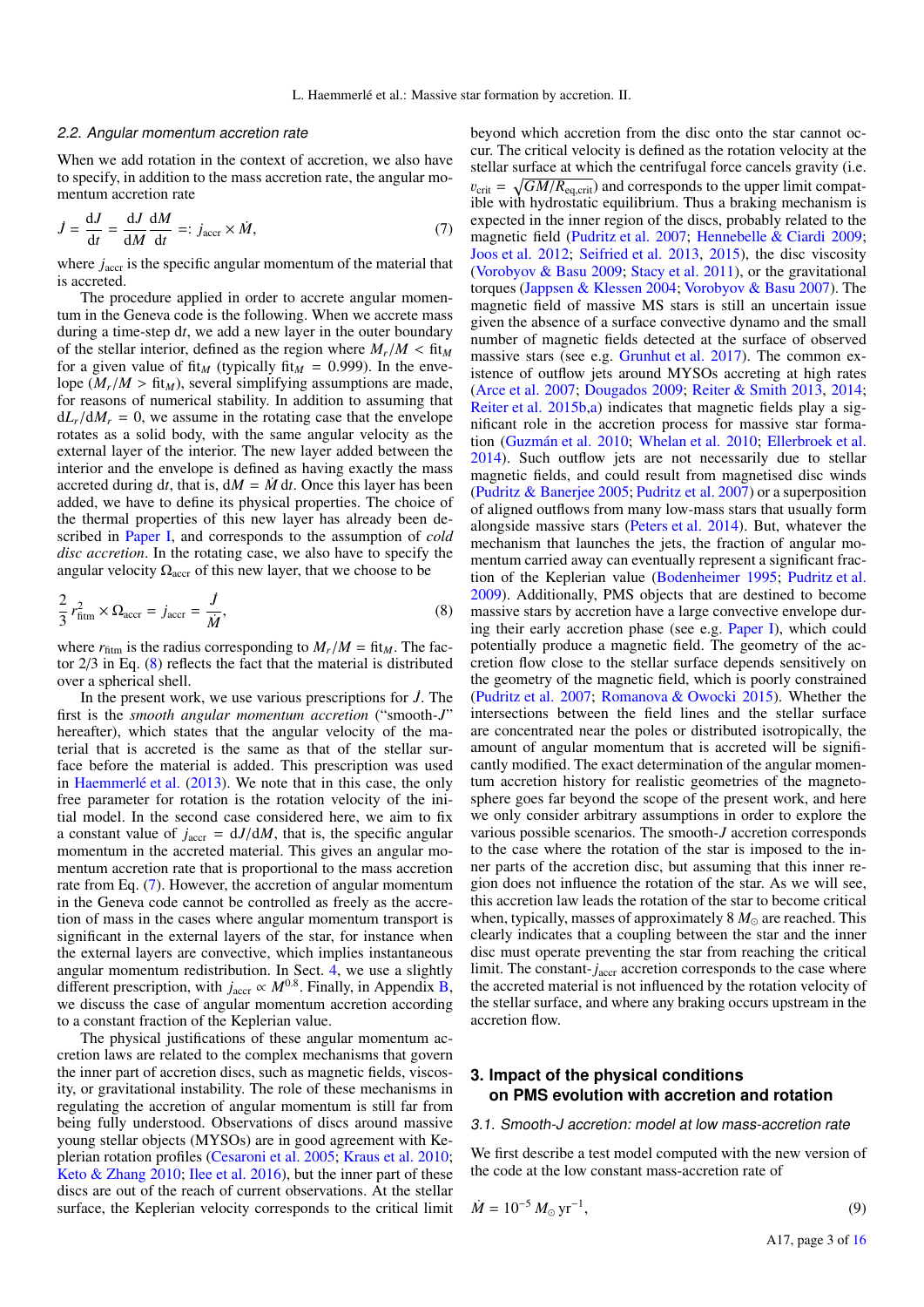

[Fig. 1.](http://dexter.edpsciences.org/applet.php?DOI=10.1051/0004-6361/201630149&pdf_id=1) Evolution of the internal structure, the angular momentum accretion rate, and the equatorial surface velocity of the test-model at low mass-accretion rate described in Sect. 3.1, as a function of the increasing stellar mass, which is a time-coordinate in the case of accretion. *Upper panel*: radius (blue curve) and the internal structure, with convective zones in dark grey and radiative zones in light grey. The dark grey dotted curves are iso-mass of  $M_r = 1, 2, 3,..., M_0$ . *Second panel*: angular momentum accretion rate in logarithm of  $j_{\text{accr}} = dJ/dM = \dot{J}/\dot{M}$ . *Third panel*: surface velocity (at the equator) and the *fourth panel* shows the ratio of the surface velocity to the critical velocity. (The critical limit is indicated by the horizontal grey dotted line.)

assuming smooth-*J* accretion, as in Haemmerlé et al. (2013). Initial conditions are given by

$$
M = 0.7 M_{\odot} \qquad L = 9.57 L_{\odot} \qquad T_{\text{eff}} = 4130 \text{ K}, \tag{10}
$$

with solar composition<sup>1</sup>. This initial model has a radius of 6.06  $R_{\odot}$  and is fully convective. Since solid-body rotation is assumed in convective regions, a unique value of the angular velocity defines the whole rotational inputs, here

$$
\Omega_{\text{ini}} = 10^{-7} \text{ s}^{-1}
$$
  
\n
$$
v_{\text{surf}} = 0.42 \text{ km s}^{-1} = 0.28\% v_{\text{crit}}.
$$
\n(11)

Such velocity is extremely low for a PMS star of  $0.7 M_{\odot}$  (smaller than 1% of the critical velocity, Eq.  $(11)$ ). The reason for this choice is presented below. For the moment, we only notice that the models have been computed for almost the whole PMS phase. For the considered mass-accretion rate, this corresponds to the low- and intermediate-mass range:  $M \leq 8$   $M_{\odot}$ .

The evolution of the internal structure of this model is shown in the upper panel of Fig. 1. At such a low rotation velocity, the effect of rotation on the evolutionary tracks (not shown here) and on the internal structure is negligible, as with the original version of the code (see Haemmerlé et al. 2013). A detailed description of the evolution of the internal structure for such a model can be found in Paper I; here we summarise the main features. The evolution starts with a fully convective structure. The internal temperature is initially too low for nuclear burning, and the star takes its energy from gravitational contraction. The radius decreases and the central temperature grows, until it exceeds ~10<sup>6</sup> K (at  $M \approx 1$   $M_{\odot}$ ). Following this, D-burning starts in the centre, the temperature stops growing, and the radius increases  $(T_c \propto M/R)$ . When *D* is exhausted, the star has to contract again, the radius decreases, and the central temperature grows again. As a result, the opacity decreases, and at  $\dot{M} = 2.4 \, M_{\odot}$ , a radiative core appears and grows in mass. The high luminosity emerging from this hot radiative core is absorbed by the cold convective envelope, which expands (*luminosity wave*, Larson 1972; Hosokawa et al. 2010); the star experiences a rapid swelling, that leads in this case to a maximum radius of  $10.4 R_{\odot}$ . At that point, the convective envelope has disappeared and the fully radiative star goes through a KH contraction.

The second panel of Fig. 1 shows the evolution of  $j<sub>accr</sub>$  =  $dJ/dM = J/M$  (Eq. (7)), that is, the angular momentum accretion rate given by the assumption of smooth-*J* accretion. The value of *j*<sub>accr</sub> increases as the stellar mass grows, by two orders of magnitude between 0.7 and 6  $M_{\odot}$ . The surface velocity at the equator (third panel) increases by almost three orders of magnitude in the same interval. We notice that the increase becomes particularly strong for  $M > 5$   $M_{\odot}$ , which corresponds to the phase of post-swelling KH contraction (upper panel), where the external layers contract rapidly (see the iso-mass of 5 *M*).

The lower panel of Fig. 1 shows the evolution of the ratio  $v_{\text{surf}}/v_{\text{crit}}$ . The model starts with a surface velocity smaller than 1% of the critical value, following the assumptions described in Eq.  $(11)$ . Then, due to the increase of the stellar mass by one order of magnitude during the PMS, the critical velocity increases slightly. However, since the surface velocity increases by three orders of magnitude during the same phase, the ratio  $v<sub>surf</sub>/v<sub>crit</sub>$  increases by more than two orders of magnitude. As a consequence, in this model, the stellar surface reaches the critical velocity at a mass of

$$
M_{\text{max}} = 6 M_{\odot}. \tag{12}
$$

The critical velocity is the maximum value of the surface rotation velocity for a star in hydrostatic equilibrium; if the surface velocity increases above this value, the centrifugal force dominates over gravity, accretion stops, and the star begins to lose mass. As a consequence, masses higher than this *M*max cannot be reached in this scenario, that is, the star cannot enter the range of massive stars. In the present models, we did not include any mass-loss: we simply stopped the computation when  $v_{\text{surf}} = v_{\text{crit}}$ .

In order to understand the evolution of the surface rotation velocity, we look at the internal rotation profiles along the evolution, when the model reaches stellar masses of 2, 4, and 6 *M* (Fig. 2). As is visible in the upper panel of Fig. 1, the star is still fully convective at  $M = 2 M_{\odot}$ . At 4  $M_{\odot}$ , the radiative core has grown to  $M_r = 3 M_{\odot}$ , so that the convective envelope still covers 25% of the stellar mass. At 6  $M_{\odot}$ , the star is fully radiative. The upper panel of Fig. 2 shows the profiles of the specific angular momentum on each shell of radius *r*, explicitly:

$$
j = \frac{2}{3} r \times v_{\text{eq}}(r) = \frac{2}{3} r^2 \times \Omega,
$$
 (13)

As in Paper I:  $Z = 0.014$ , with the abundances of Asplund et al. (2005) and Cunha et al. (2006), and a deuterium mass fraction of 5 × 10<sup>−</sup><sup>5</sup> (Bernasconi & Maeder 1996; Norberg & Maeder 2000; Behrend & Maeder 2001; Haemmerlé et al. 2013).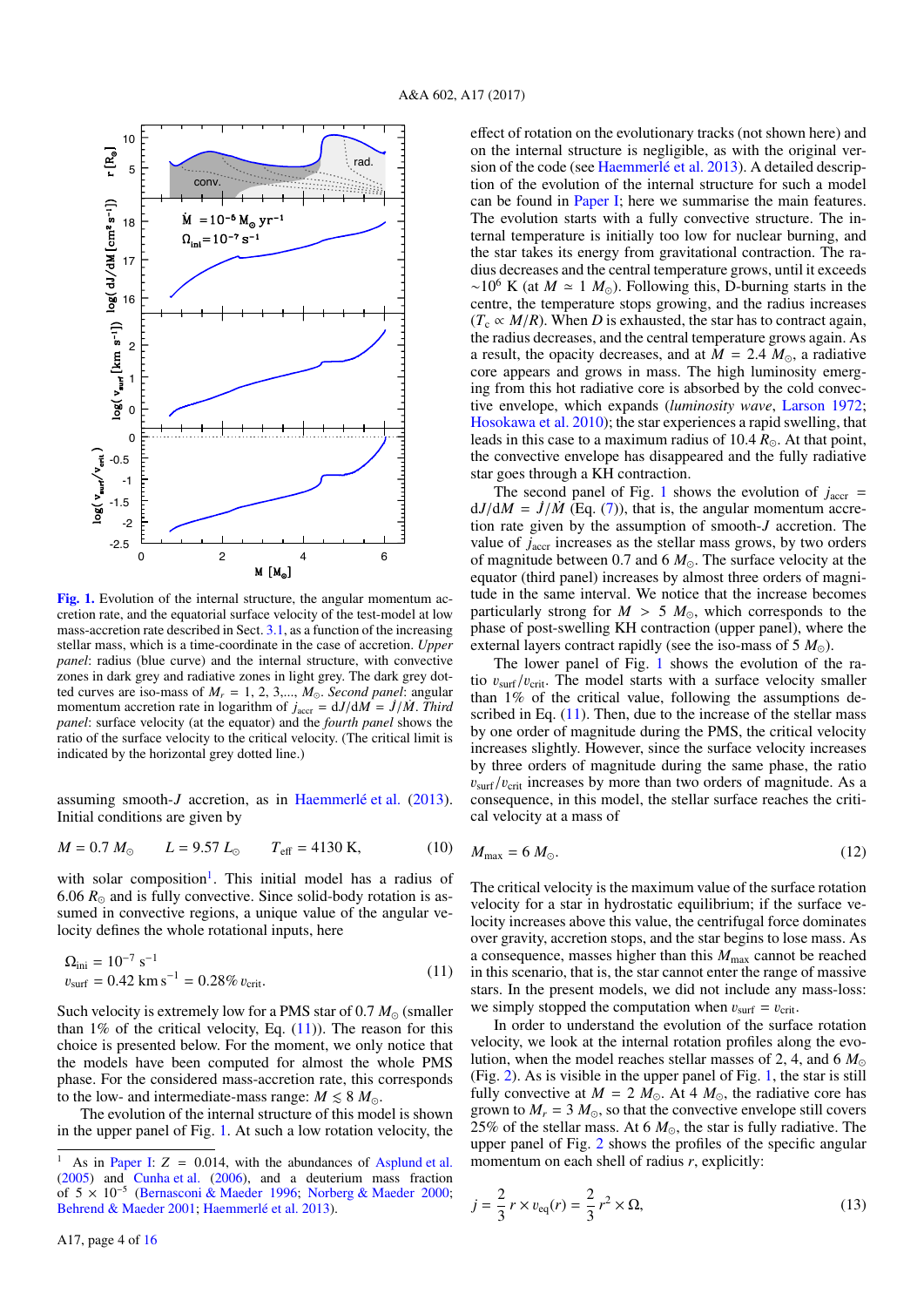

[Fig. 2.](http://dexter.edpsciences.org/applet.php?DOI=10.1051/0004-6361/201630149&pdf_id=2) Internal rotation profiles of the model at low mass-accretion rate described in Sect. 3.1 for evolutionary stages  $M = 2$ , 4, and 6  $M_{\odot}$ , as a function of the Lagrangian coordinate *M<sup>r</sup>* . The *upper panel* shows the profiles of the specific angular momentum  $j = \frac{2}{3}r^2 \Omega$  while the *lower panel* shows the angular velocity Ω.

where  $v_{eq}(r)$  is the equatorial velocity of the shell of radius *r*. Except in convective regions, the *j*-profiles match one another. This means that angular momentum is locally conserved in radiative regions, that is, angular momentum transport by shears and meridional circulation is negligible in the short timescale of the accretion phase. The profiles at 2 and 4  $M_{\odot}$  differ due to the assumption of solid-body rotation in convective regions, implying instantaneous angular momentum redistribution in cases of non-homologous contraction. The profiles at 4 and 6  $M_{\odot}$  differ only slightly in the layers with  $3 M_{\odot} < M_r < 4 M_{\odot}$ , corresponding to the convective envelope in the 4  $M_{\odot}$  profile. Given the *j*-profiles, the  $\Omega$ -profiles (Fig. 2) depend solely on the relative contraction of each layer. Solid rotation in convective zones is reflected in a flat Ω-profile at  $M = 2 M_{\odot}$ , as well as in the layers with  $M_r > 3 M_{\odot}$  of the profile at  $M = 4 M_{\odot}$ . In radiative regions, the rapid contraction of the external layers (Fig. 1, upper panel) leads to Ω-profiles that increase outwards ( $\dot{\Omega}/\Omega = -2 \dot{r}/r$ ). In particular, during the post-swelling contraction, the external layers contract in a very short time (iso-mass of  $5 M_{\odot}$  on the upper panel of Fig. 1), leading to high rotation velocities (notice the logarithmic scale). This is the reason why the surface velocity reaches the critical value during this stage.

#### 3.2. Varying the initial rotation velocity

As mentioned in Sect. 2, in the case of smooth-*J* accretion, the value of the initial rotation velocity fixes the whole rotational history of the star. In Sect. 3.1, we showed that starting from a low rotation velocity, the critical limit is reached before the star enters the range of massive stars. Now, we try to decrease the initial rotation velocity even more, by one order of magnitude, and we consider a model with

$$
\Omega_{\text{ini}} = 10^{-8} \text{ s}^{-1}
$$
  

$$
v_{\text{surf}} = 0.042 \text{ km s}^{-1} = 0.028\% v_{\text{crit}}.
$$
 (14)



[Fig. 3.](http://dexter.edpsciences.org/applet.php?DOI=10.1051/0004-6361/201630149&pdf_id=3) As Fig. 1, for the slower rotator described in Sect. 3.2.

Except for the rotation velocity, we consider the same initial model as in Sect. 3.1 (Eq. (10)), and we compute a birthline with the new version of the code, again at  $10^{-5}$   $\dot{M_{\odot}}$  yr<sup>-1</sup>.

The evolution of the surface rotation velocity of this model is shown in Fig. 3. As for the faster rotator described in Sect. 3.1, the surface velocity increases by several orders of magnitude along the intermediate-mass range. Again, the increase is particularly strong during the post-swelling contraction ( $M \ge 5$   $M_{\odot}$ ). In this case, due to the low initial velocity, the stellar surface reaches the critical velocity at a slightly higher mass than for the faster rotators described in Sect. 3.1. Here the maximum mass that can be accreted is

$$
M_{\text{max}} = 7 M_{\odot}. \tag{15}
$$

Although this value is higher than that of the previous case, the difference remains relatively small. Indeed, we see that when we decrease  $\Omega_{\text{ini}}$  by one order of magnitude, we increase  $M_{\text{max}}$  by 17% only. As a consequence, even with this lower initial velocity, the star cannot enter the high-mass range.

#### 3.3. Varying the mass accretion rate

We now consider various accretion rates in order to see how the choice of the accretion history can affect the internal structure of the star and its final mass. The accretion rate used in Sect. 3.1 is lower than what is expected for massive star formation, and we consider, here, more appropriate rates, such as a constant rate of 10<sup>-3</sup> M<sub>o</sub> yr<sup>-1</sup>, and the Churchwell-Henning (CH) accretion law.

The CH law (Behrend & Maeder 2001) has been described in detail in Paper I, where we have shown that it reproduces well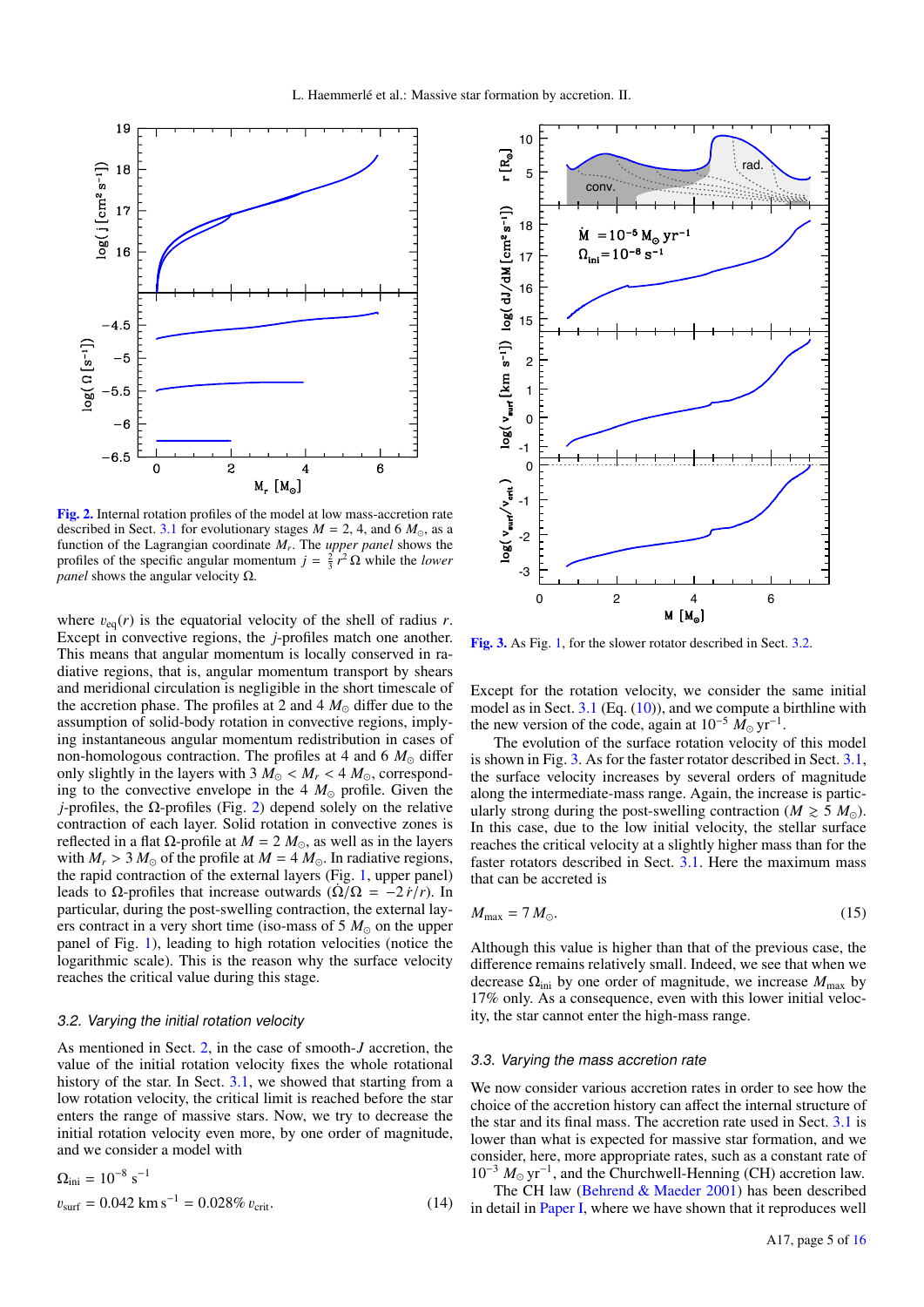

[Fig. 4.](http://dexter.edpsciences.org/applet.php?DOI=10.1051/0004-6361/201630149&pdf_id=4) As in Fig. 1 (without  $v_{\text{surf}}$ ), for the model with  $\dot{M} = 10^{-3} M_{\odot} \text{ yr}^{-1}$ and  $\Omega_{\text{ini}} = 10^{-8}$  s<sup>-1</sup>, described in Sect. 3.3. The iso-mass corresponds to  $M_r = 2, 4, 6, \ldots, M_{\odot}$ .

the upper envelope of Herbig Ae/Be stars on the Hertzsprung-Russell (HR) diagram. This law depends on a parameter *f* , which reflects the fraction of the mass from the accretion flow that is effectively accreted by the star, the rest being ejected through bipolar outflows. As shown in Paper I, the best fit for intermediate- and high-mass stars is obtained with  $f = 1/11$ , and thus we use this value in the present section. We recall here that this rate is time dependent, increasing with the evolution, from  $\sim 10^{-5}$   $M_{\odot}$  yr<sup>-1</sup> in the low- and intermediate-mass range to ~10<sup>-3</sup>  $M_{\odot}$  yr<sup>-1</sup> in the high-mass range.

Numerical convergence is difficult for low-mass models that accrete at rates as high as  $10^{-3}$   $M_{\odot}$  yr<sup>-1</sup>. Thus we started the computation of the model with constant high rate at

$$
M = 2 M_{\odot}
$$
  $L = 124 L_{\odot}$   $T_{\text{eff}} = 4272 \text{ K.}$  (16)

This initial model has a radius of 20.5  $R_{\odot}$  and is fully convective. In the case of CH accretion, the early accretion rate is still low and we use the same initial model as in the previous sections (Eq. (10)). In both cases, we consider  $\Omega_{\text{ini}} = 10^{-8} \text{ s}^{-1}$ .

The evolution of the ratio  $v_{\text{surf}}/v_{\text{crit}}$  for these two rates is shown in Figs. 4 and 5. In both cases, the surface velocity and the specific angular momentum accreted increase monotonically, with a particularly abrupt jump during the swelling phase, when the convective envelope disappears, and the external layers of the fully radiative star contract rapidly. It leads to the critical limit, ending the accretion process at

$$
M_{\text{max}} = 15 M_{\odot} \qquad M_{\text{max}} = 4.9 M_{\odot}, \tag{17}
$$

for  $10^{-3}$   $M_{\odot}$  yr<sup>-1</sup> and CH accretion, respectively. Notice that when the surface velocity approaches the critical limit, the effect of rotation on the stellar structure becomes significant by increasing the radius (by nearly a factor 2 in the  $\dot{M} = 10^{-3} M_{\odot} \text{ yr}^{-1}$ case). However, in the present models, such a phase is extremely short-lived, and moreover the effect concerns only the very external layers. We see here that the high constant accretion rate



[Fig. 5.](http://dexter.edpsciences.org/applet.php?DOI=10.1051/0004-6361/201630149&pdf_id=5) As in Fig. 1 (without  $v_{\text{surf}}$ ), for the model with CH accretion and  $\Omega_{\text{ini}} = 10^{-8} \text{ s}^{-1}$ , described in Sect. 3.3.

allows the star to enter the high-mass range only marginally, while the CH rate leads to a stronger limitation than in the cases considered previously. In particular, the increase in the accretion rate by two orders of magnitude (from  $10^{-5}$  to  $10^{-3}$   $M_{\odot}$  yr<sup>-1</sup>) produces an increase in  $M_{\text{max}}$  by less than a factor 2.

#### 3.4. Varying the angular momentum accretion history

Then we try to modify the *J*-accretion history by fixing a constant specific angular momentum in the accreted material  $(dJ/dM = \text{const.})$ . However, as mentioned in Sect. 2.2, accretion of angular momentum in the Geneva code cannot be controlled as freely as the accretion of mass. Strong oscillations appear in the evolution of d*J*/d*<sup>M</sup>* around the desired value when angular momentum transport is significant in the external layers of the star, for instance when these layers are convective. Here we compare three different values of the specific angular momentum,  $j_{\text{accr}} = 1, 3, 4 \times 10^{18} \text{ cm}^2 \text{ s}^{-1}$  with a fixed mass accretion rate of  $10^{-3}$   $M_{\odot}$  yr<sup>-1</sup>. The initial conditions are given by Eq. (16) and  $\Omega_{\text{ini}} = 1, 3, 6 \times 10^{-6} \text{ [s}^{-1}$ , respectively. The results are shown in Fig. 6. The upper panel shows the stellar structure at such a mass accretion rate in the non-rotating case, since rotation does not significantly modify the stellar structure in these cases.

The oscillations in  $j_{\text{accr}}$  produce oscillations in  $v_{\text{surf}}/v_{\text{crit}}$ . However,  $v_{\text{surf}}/v_{\text{crit}}$  remains clearly in the same order of magnitude throughout the evolution. In fact,  $v_{\text{surf}}/v_{\text{crit}}$  shows a slight global decrease during the PMS ( $M < 30 M_{\odot}$  at this rate); in all three cases, the initial value of  $v_{\text{surf}}/v_{\text{crit}}$  is never exceeded during the computation. In particular, despite an initial velocity as high as  $75\%$  of the critical value, the fastest rotator never approaches the critical limit during its PMS evolution. Thus in this case, no limitation in mass is encountered, and accretion can proceed freely until the zero-age main sequence (ZAMS), without fearing the centrifugal force.

The internal rotation profiles of the fastest rotator considered here are shown in Fig. 7. As in the previous cases, the more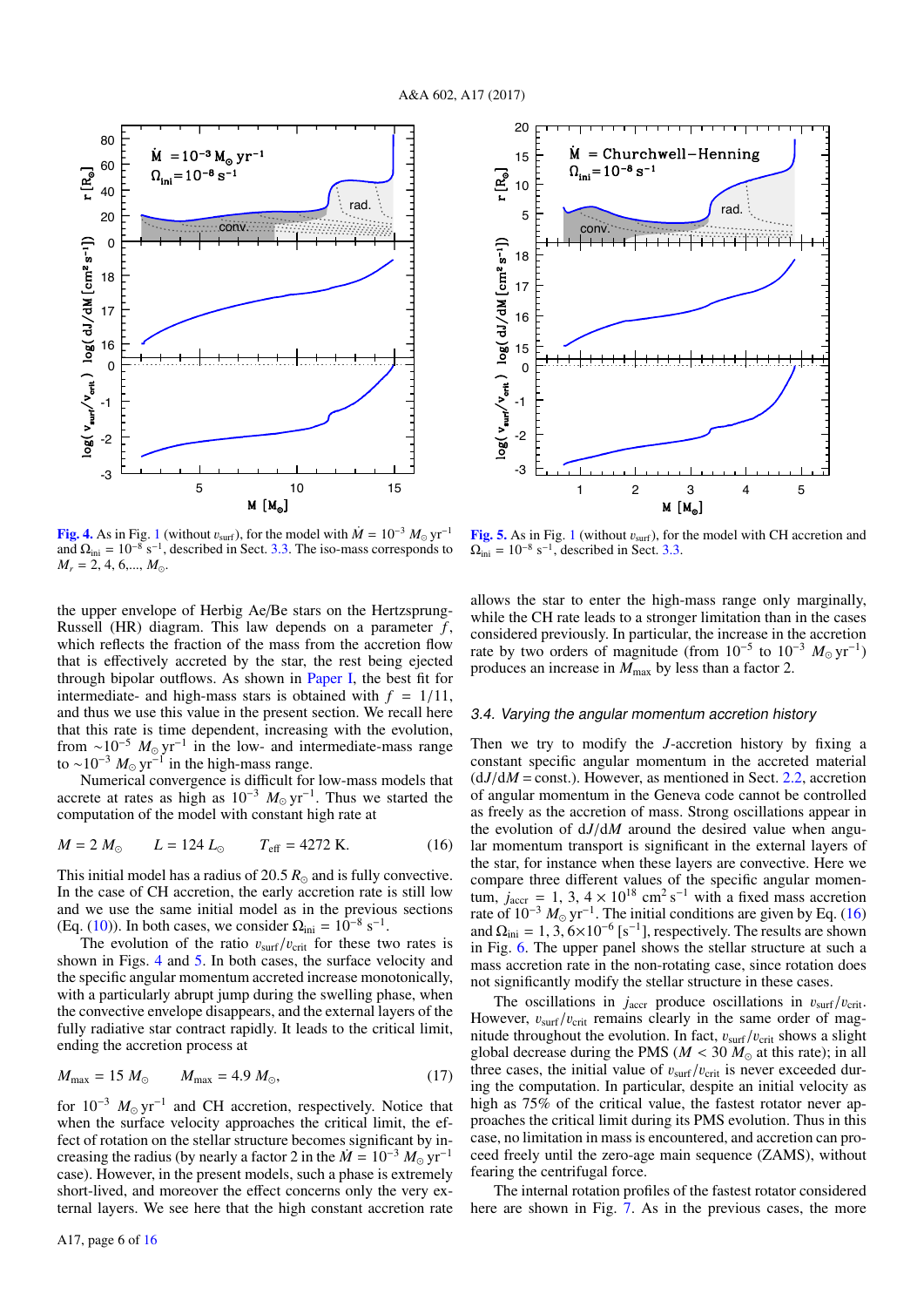

[Fig. 6.](http://dexter.edpsciences.org/applet.php?DOI=10.1051/0004-6361/201630149&pdf_id=6) Varying the angular momentum accretion history, for  $\dot{M}$  = 10<sup>−</sup><sup>3</sup> *M* yr<sup>−</sup><sup>1</sup> . *Upper panel*: internal structure of the non-rotating model: the upper curve is the stellar radius, the dark grey regions are convective, the light grey is radiative, and the dotted lines are ios-mass of 2, 4, 6, 8,..., *M*. *Second panel*: three *J*-accretion histories considered and the third one, specifically, shows the evolution of  $v_{\text{surf}}/v_{\text{crit}}$  for the corresponding models (the grey dotted horizontal line indicates the critical limit), and *bottom panel*: deformation of the star due to rotation ( $R_{eq}$ ) and  $R_{pol}$  are the equatorial and polar radii, respectively).

efficient process for angular momentum transport is convection (compare the *j*-profiles at  $M = 5$  and 10  $M_{\odot}$ , and those at  $M = 25$  and 30  $M_{\odot}$ ). But in this case, some angular momentum transport also acts in radiative regions. Indeed, by comparing the profiles at  $M = 15$ , 20, and 25  $M_{\odot}$ , when the star is fully radiative (see the upper panel of Fig. 6), we see that *j* is not constant for fixed *M<sup>r</sup>* . For instance, the value of *j* corresponding to the layer with  $M_r = 15 M_{\odot}$  decreases between  $M = 15$  and 25  $M_{\odot}$ . This is an effect of meridional circulation, that transports angular momentum from the contracting core outwards into the external regions. This can be seen i the lower panel of Fig. 7, where we compare the timescales for angular momentum transport by shear diffusion and by meridional currents with the timescale of the PMS phase, here given by the accretion time  $M_{\text{ZAMS}}/M \approx 35000$  yr, where we used  $M_{\text{ZAMS}} =$ 35  $M_{\odot}$  (see the upper panel of Fig. 6). The profiles are shown only for  $M = 15$   $M_{\odot}$ , when the star is fully radiative. The timescale for shear diffusion, given by  $R^2/D(r)$ , always exceeds the PMS time, by at least one order of magnitude, which means the PMS time, by at least one order of magnitude, which means that this process is negligible on such evolutionary timescales. On the other hand, the timescale for meridional circulation, that is, the Eddington-Sweet time *<sup>R</sup>*/*U*(*r*), becomes shorter than the PMS time in the external layers ( $M_r > 12 M_{\odot}$ ). In this region,



**[Fig. 7.](http://dexter.edpsciences.org/applet.php?DOI=10.1051/0004-6361/201630149&pdf_id=7)** Internal rotation profiles of the model with  $\dot{M} = 10^{-3} M_{\odot} \text{ yr}^{-1}$  and  $j_{\text{accr}} \approx 4 \times 10^{18} \text{ cm}^2 \text{ s}^{-1}$  (fastest rotator of Fig. 6) for  $M = 5, 10, 15, 20$ , 25, 30 *M*, as a function of the Lagrangian coordinate *M<sup>r</sup>* . *Upper panel*: profiles of the specific angular moment  $j = \frac{2}{3}r^2\Omega$ , and *second panel*: profiles of the angular velocity Ω. On the *bottom panel* timescales for angular momentum transport by shear diffusion and meridional circulation at  $M = 15 M_{\odot}$ , and compare it with the PMS timescale  $M_{ZAMS}/\dot{M} \simeq$ 35 000 yr. The arrows indicate the direction of the angular momentum transport by meridional currents, outwards or inwards.

 $U(r)$  < 0, which means that angular momentum is transported outwards. This outwards transport is responsible for the oscillations in d*J*/d*<sup>M</sup>* (second panel of Fig. 6). Nevertheless, this feature only concerns the surface layers, and only becomes significant for the fast rotator considered here. We note that  $U(r) > 0$ in the inner regions ( $M_r < 4 M_{\odot}$ ), and there angular momentum is transported inwards. However, this mechanism remains inefficient here, with a characteristic timescale two orders of magnitude longer than the PMS time. Thus, the evolution of the rotational properties in radiative regions remains dominated by local angular momentum conservation, and, globally, the *j*-profiles reflect the *J*-accretion history, as in the cases considered previously. The present *J*-accretion history leads to  $Ω$ -profiles that decrease outwards, except in convective regions where it is flat (second panel of Fig. 7). In contrast to the smooth-*J* case, the assumption of nearly constant *j*accr compensates for the spinning up of the fast contracting layers. Indeed, these layers are accreted at large *r*, and thus a constant  $j<sub>accr</sub>$  implies a low Ω, according to  $\Omega \propto r^{-2}$ .

Notice that, even for the fastest rotator considered here, rotation does not impact significantly the stellar structure or the evolutionary track on the HR diagram. In order to estimate the deformation (flattening) of the star due to rotation, we plotted the ratio of equatorial to polar radius on the lower panel of Fig. 6. The deformation only becomes significant ( $R_{eq} - R_{pol} > 10\% R_{pol}$ ) for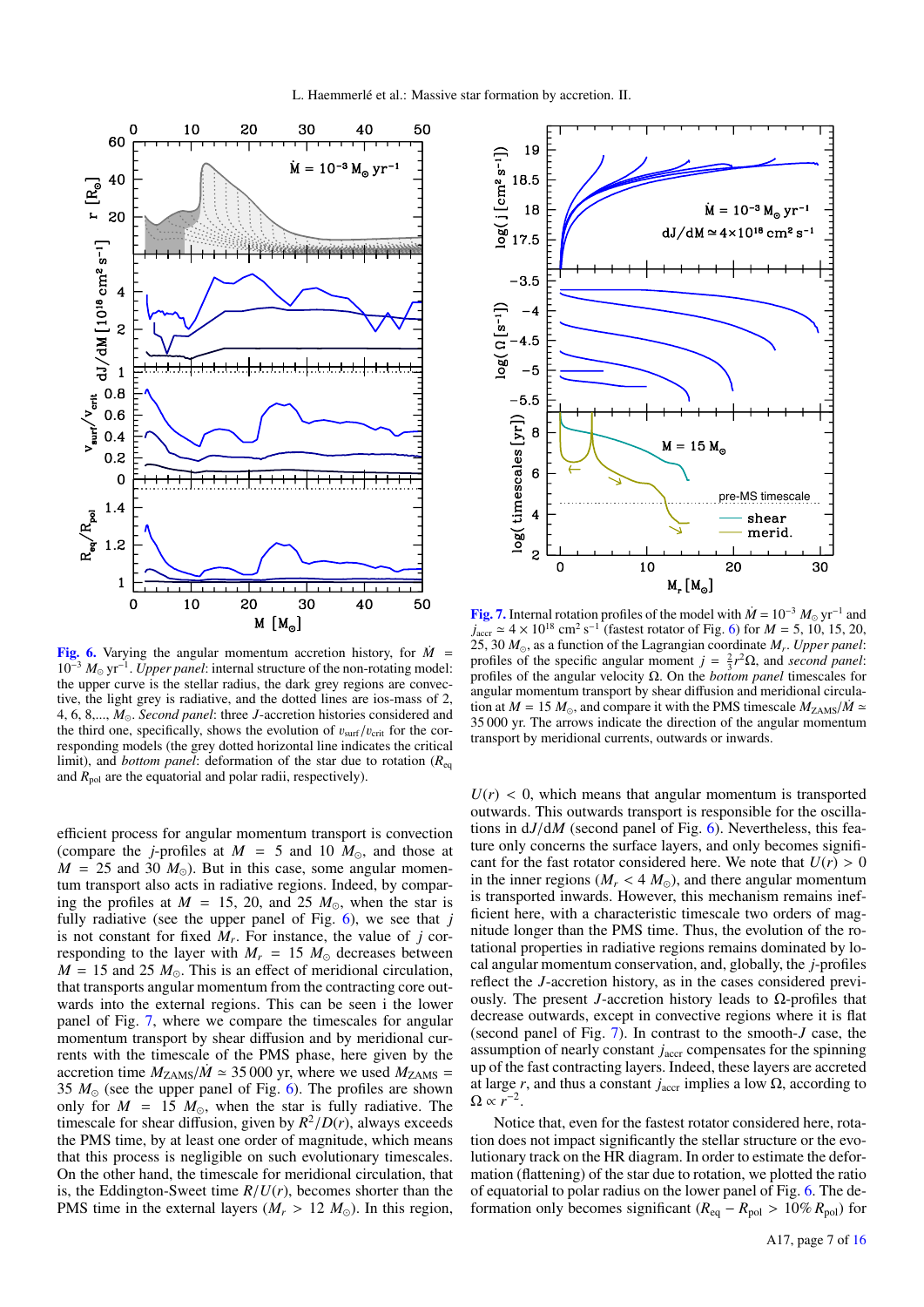

[Fig. 8.](http://dexter.edpsciences.org/applet.php?DOI=10.1051/0004-6361/201630149&pdf_id=8) Internal structure of the initial models described in Sect. 3.5. *Upper panel*: entropy profile and *lower panel*: Ω-profile. Entropy is computed from an arbitrary reference value  $s_0$  that corresponds to the high entropy CV model. In each panel, the boundary between convection and radiation in the low-entropy RC model is indicated by a dot.

fast rotators ( $v_{\text{surf}} > 50\% v_{\text{crit}}$ ), according to the Roche model. In the Roche approximation, the deformation of the star is modelled by including the centrifugal force in the hydrostatic equilibrium, but without any change in the gravitational force due to the modifications in the mass distribution induced by the deformation. This approximation gives results that are in good agreement with observed fast rotators (Peterson et al. 2006; Maeder 2009).

#### 3.5. Impact of initial conditions

In Paper I, we showed that the initial stellar structure significantly impacts the PMS evolution with accretion at high rates. We found that compact radiative (RC) initial models with a low entropy content lead to a much stronger swelling than the extended convective (CV) initial models of high entropy content used above. With the RC models, the stellar radius exceeds 100  $R_{\odot}$  during the swelling, similar to the models of Hosokawa et al. (2010). In the present section, we describe how this effect impacts the rotational history of the star.

The surface properties of the CV model are given by parameters (16), and we consider  $\Omega_{\text{ini}} = 10^{-6} \text{ s}^{-1}$ , which corresponds to the slowest rotator described in Sect. 3.4, with  $v_{\text{surf}}/v_{\text{crit}} = 0.13$ . Our RC initial model is given by

$$
M = 2 M_{\odot} \qquad L = 4.32 L_{\odot} \qquad T_{\text{eff}} = 5230 \text{ K}, \tag{18}
$$

and has a radius of 2.53  $R_{\odot}$ . Its structure is composed of a radiative core ( $M_r$  < 1.53  $M_{\odot}$ ) surrounded by a convective envelope. Thus, in this case, the assumption of solid-body rotation does not apply for the whole star. We give to the RC model the same total amount of angular momentum as that of the CV model, and the rotation profile is obtained by a constant-mass contraction from the CV model. The entropy profiles and the  $\Omega$ -profiles of these two models are shown in Fig. 8. Since the RC model is much more compact than the CV model, the fact that we choose both to have the same amount of angular momentum leads to a faster rotation in RC than in CV. Indeed, the RC model corresponds



[Fig. 9.](http://dexter.edpsciences.org/applet.php?DOI=10.1051/0004-6361/201630149&pdf_id=9) Evolution of the models described in Sect. 3.5, with  $\dot{M}$  =  $10^{-3}$   $M_{\odot}$  yr<sup>-1</sup> and  $j_{\text{accr}} \approx 10^{18}$  cm<sup>2</sup> s<sup>-1</sup>, started from the CV and the RC models (black and green lines, respectively). *Upper panel*: stellar radius, *second panel*: moment of inertia, *third panel*: accretion of angular momentum, and the *lowest panel* the ratio of the surface rotation velocity to the critical velocity. In the *upper panel*, the solid lines correspond to the stellar radius and the dotted lines indicate the location of the layer that encloses 90% of the actual stellar mass. In the *third panel*, the grey dotted line is the ideal value of  $j_{\text{accr}} = 10^{18} \text{ cm}^2 \text{ s}^{-1}$ while in the *lowest panel*, the grey dotted line indicate the critical limit and the coloured dotted lines indicate the evolution of  $v_{\text{surf}}/v_{\text{crit}}$  with the assumption of solid-body rotation (see Sect. 5.4).

to an initial ratio  $v_{\text{surf}}/v_{\text{crit}} = 0.4$  instead of 0.1 for CV. Moreover, we see that the  $\Omega$ -profile of the RC model is not flat, but shows differential rotation in the radiative core.

The evolution of the stellar radius, the moment of inertia, the accretion of angular momentum and the ratio of the surface velocity to the critical one are shown in Fig. 9 for models computed from CV and RD with  $\dot{M} = 10^{-3} M_{\odot} \text{ yr}^{-1}$  and  $j<sub>accr</sub> \approx 10^{18}$  cm<sup>2</sup> s<sup>-1</sup>. While the radius of the CV model remains always below 50  $R_{\odot}$ , that of the RC model exceeds 100  $R_{\odot}$  during the swelling, as described in Paper I in the non-rotating case. But, counter-intuitively, despite its large radius during the swelling, the RC model retains a much smaller moment of inertia than the CV model. Indeed, the initial compactness of the RC model gives it a small moment of inertia. Then, during the swelling, contraction is highly non-homologous and the mass distribution is strongly centralised; only a small fraction of the stellar mass is contained in the extended outer layers. Most of the mass remains close to the centre, with a small moment of inertia. This is illustrated by the dotted lines on the upper panel, that show the radius enclosing 90% of the actual stellar mass; this radius remains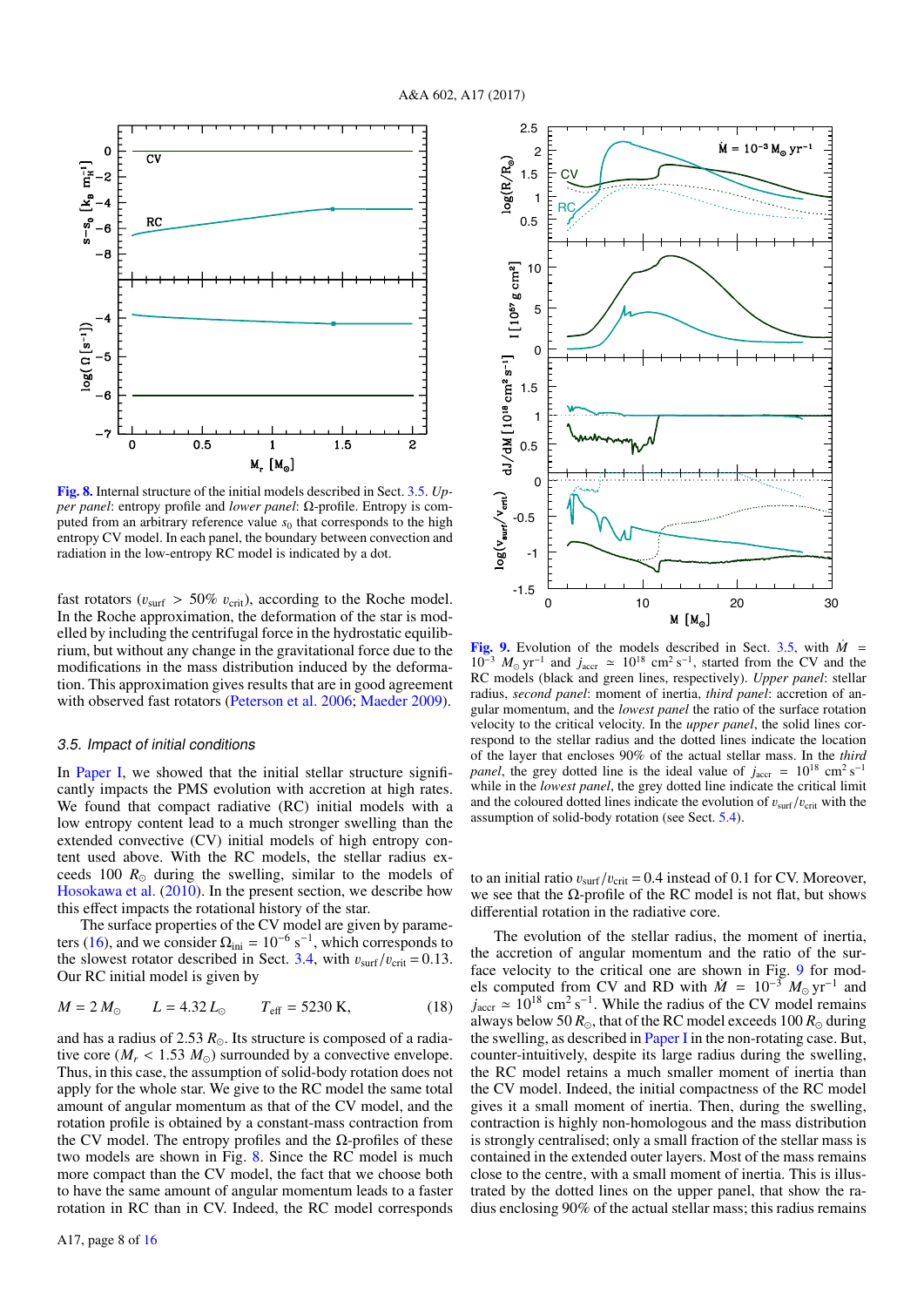constantly smaller for the RC model than for the CV model, even during the swelling.

As mentioned in Sect. 3.4, the constant-*j*<sub>accr</sub> assumption compensates for the variations in rotation velocity due to the swelling and the rapid contraction, because the larger the radius, the lower the velocity of the material accreted at a given  $j<sub>accr</sub>$ . We see in the lower panel of Fig. 9 that the swelling does not significantly affect the ratio  $v_{\text{surf}}/v_{\text{crit}}$ ; despite a few oscillations,  $v<sub>surf</sub>/v<sub>crit</sub>$  remains in the same order of magnitude. In fact, the values of  $v_{\text{surf}}/v_{\text{crit}}$  for the two models converge slowly as the star contracts towards the ZAMS. Despite a relatively high initial velocity ( $v_{\text{surf}}/v_{\text{crit}} \approx 40\%$ ), the RC models never reach the critical limit during the PMS, and approach the ZAMS at  $v_{\text{surf}}/v_{\text{crit}} \simeq 10\%$ , as in the CV case. In the constant-*j*<sub>accr</sub> case, the RC model leads to a slightly stronger decrease in  $v_{\text{surf}}/v_{\text{crit}}$  during the accretion phase, compared to the CV model. This fact does not result from the magnitude of the swelling, but simply from the fact that the initial moment of inertia is smaller in the RC case than in the CV case. Thus, producing massive stars rotating at a given surface velocity using a given angular momentum accretion history requires a higher initial ratio  $v_{\text{surf}}/v_{\text{crit}}$  in the RC case than in the CV case. This fact makes it harder to produce massive fast rotators starting from RC than starting from CV, since the initial ratio  $v_{\text{surf}}/v_{\text{crit}}$  must always be smaller than 1.

Notice that the angular momentum transport by shear diffusion and meridional circulation remains completely negligible in the RC case due to the decrease in  $v_{\text{surf}}/v_{\text{crit}}$  that leads to slow rotation. Thus, the variations in  $j<sub>accr</sub>$  around the specified value are lower in the RC case than in the CV case, because the RC model is essentially radiative, with only a small convective envelope that disappears at  $M = 5.5$   $M_{\odot}$ .

#### **4. Birthline, PMS contraction, and MS evolution**

Once a star reaches its final mass and stops accreting, its evolution proceeds according to the constant mass scenario, or with a mass that decreases with time in case of significant mass loss. For low- and intermediate-mass stars, accretion is expected to stop before the ZAMS (Paper I), and the further PMS phase corresponds to a classical KH contraction towards the ZAMS. In the low-mass case, the KH time exceeds the accretion time, and the timescale of the constant mass phase is expected to be much longer than that of the accretion phase. For massive stars, the ZAMS is expected to be reached before the end of accretion (Paper I). Thus, in this case, the MS phase directly follows the accretion phase. In both cases, the rapid accretion phase is followed by a much slower evolution. In the present section, we describe a birthline computed with the effect of rotation and study how it impacts the rotational properties of stars during these slow KH or MS phases. Observationally, the "birthline" is defined as the upper envelope of pre-MS stars on the HR diagram. In the context of a unique accretion history, it corresponds also to the evolutionary track of accreting stars. See Paper I for more details.

#### 4.1. Birthline

We build by accretion models for the mass range from 1 to 120  $M_{\odot}$ . For simplicity, we consider only one single accretion scenario for mass and angular momentum. As shown in Paper I, the birthline given by the CH accretion law provides the best fit to the observations of T Tauri and Herbig Ae/Be stars.



[Fig. 10.](http://dexter.edpsciences.org/applet.php?DOI=10.1051/0004-6361/201630149&pdf_id=10) Properties of the birthline described in Sect. 4.1. *Upper panel*: stellar radius (upper blue curve) and the internal structure, with convective regions in dark grey, radiative regions in light grey, and iso-mass as dotted curves. *Second panel*: accretion of specific angular momentum (in logarithm of cm<sup>2</sup> s<sup>-1</sup>): the black dotted line is the value given by Eq. (19) and the solid blue line indicates the angular momentum effectively accreted. *Third panel*: angular velocity at the surface and in the centre. The *lower panel* shows the ratio  $v_{\text{surf}}/v_{\text{crit}}$  (lower thick solid blue line). The filled squares connected by the thin blue line indicate the values of  $v_{\text{surf}}/v_{\text{crit}}$  reached by the models at constant mass computed from the birthline once they have converged to their MS equilibrium (see Sect. 4.2). The blue dashed line shows the values of  $v_{\text{surf}}/v_{\text{crit}}$  of the same models when they reach their minimum radius corresponding to the ZAMS. We also added the value of  $v_{\text{surf}}/v_{\text{crit}}$  these models would have at the minimum radius if angular momentum was locally conserved (blue dotted line). The grey dotted horizontal line indicates the critical limit.

Thus we choose this law for the accretion of mass. For the accretion of angular momentum, we aim at reaching a unique value of  $v_{\text{surf}}/v_{\text{crit}} \approx 0.5$  on the ZAMS, which is typical for MS stars (Huang et al. 2010). We consider an accretion history given approximately by

$$
j_{\text{accr}} = \left(\frac{M}{M_{\odot}}\right)^{0.8} 0.2 \times 10^{18} \text{ cm}^2 \text{ s}^{-1}.
$$
 (19)

Notice that the only justification of our choice of a unique accretion history for the angular momentum is the fact that the prescription of Eq. (19) allows us to reach  $v_{\text{surf}}/v_{\text{crit}} \approx 0.5$  on the ZAMS for all the masses considered, as shown below (Fig. 10). In particular, the exponent  $0.8$  in Eq.  $(19)$  is only an ad hoc value chosen to that end.

We start the computation at  $0.7 M_{\odot}$  with initial conditions given by Eq.  $(10)$ , corresponding to the CV case of Sect. 3.5,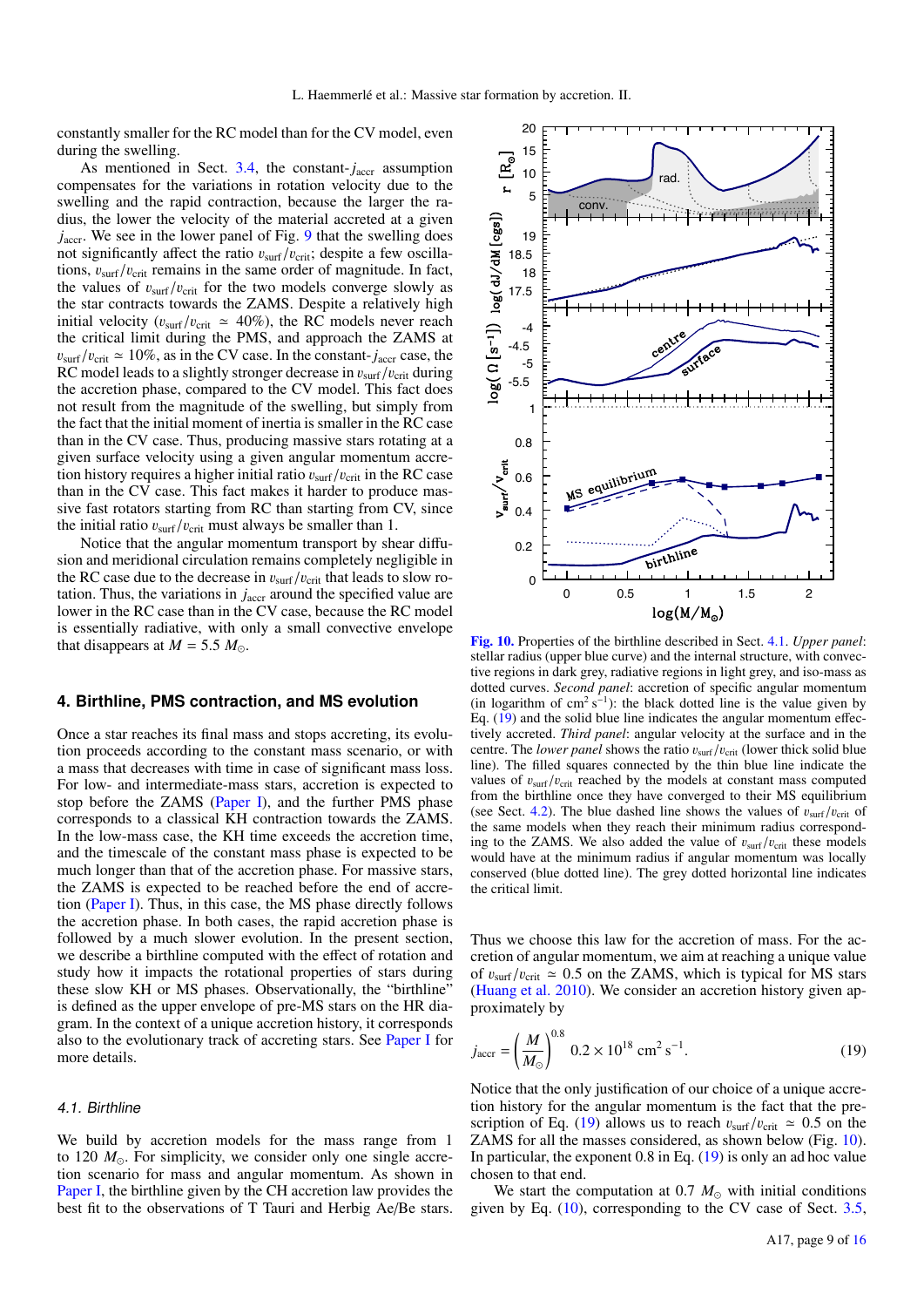and we stop when the stellar mass reaches 120  $M_{\odot}$ . As mentioned in Sect. 3.5, for a constant mass accretion rate of  $10^{-3}$   $M_{\odot}$  yr<sup>-1</sup>, the choice of the initial model has a significant impact on the structure of PMS stars, and then on their rotational properties. However, in the case of CH accretion, this effect remains negligible, since the accretion rate is still of the order of  $10^{-4}$   $M_{\odot}$  yr<sup>-1</sup> when the swelling occurs, as mentioned in Paper I. Thus we do not expect the use of RC initial conditions, instead of the CV model considered here, to significantly change the results of the present section.

The properties of the birthline we obtain with these assumptions are shown in Fig. 10. The evolution of the stellar radius and the internal structure are similar as in the cases described in Paper I and in Sect. 3. With the CH accretion law, the ZAMS is reached slightly above 20  $M_{\odot}$ . The accreted angular momentum follows the law given by Eq. (19) relatively regularly until  $50 M_{\odot}$ . Then, strong oscillations appear leading to a net decrease in *j*<sub>accr</sub> for masses ~100  $M_{\odot}$ .

At the beginning of the evolution, the fully convective structure imposes solid-body rotation ( $\Omega_{\text{centre}} = \Omega_{\text{surface}}$ ), but once the radiative core appears and the swelling starts, differential rotation develops due to the highly non-homologous contraction (third panel of Fig. 10); the rapidly contracting core rotates faster than the surface, which contracts at a slower rate due to the entropy it receives from the core. At the end of the swelling, the ratio  $\Omega_{\text{centre}}/\Omega_{\text{surface}}$  reaches a maximum of 7. During the KH phase that follows the swelling, the external layers can contract rapidly, and they spin up consequently. On the ZAMS ( $log M/M_{\odot} \simeq 1.3$ ), however, the convective core rotates still three times faster than the surface. After that, the expansion of the central layers due to H-burning slows down the rotation of the core, while  $\Omega_{\text{surf}}$ remains almost constant (*j*<sub>accr</sub> and *R* are both increasing). Differential rotation is still present at the end of our computation with a core rotating two times faster than the surface. The critical limit is never reached during the evolution (lower panel of Fig. 10). Despite a slight increase in  $v_{\text{surf}}/v_{\text{crit}}$  during the accretion phase, the surface velocity remains under 50% of the critical value until the end of the computation. This behaviour simply reflects the *J*-accretion history, since angular momentum transport by meridional circulation and shear turbulence also remains negligible in this model.

#### 4.2. Evolution at constant mass

From the birthline described in Sect. 4.1, we compute the following evolution of models of various masses by switching off accretion. We include mass loss in these models, with the same treatment as in Ekström et al. (2012). The models of various masses are thus labelled by their mass at the end of the accretion phase, written here  $M_{\text{ZAMS}}$ , since mass losses are negligible during the PMS phase. We consider  $M<sub>ZAMS</sub>=1, 5, 9, 15, 20, 40$ , 60 and 120  $M_{\odot}$ . Notice, however, that stars with masses above  $20 M_{\odot}$  reach the ZAMS before the end of their accretion phase (Sect. 4.1). Thus, strictly speaking,  $M_{ZAMS}$  is not the ZAMS mass for those models.

Only models with  $M_{\text{ZAMS}} \leq 20 M_{\odot}$  experience a PMS contraction, while for models with  $M_{\text{ZAMS}} > 20$   $M_{\odot}$ , the accretion phase overlaps with early MS evolution. In all cases, as mentioned at the beginning of the present section, the rapid accretion phase is followed by a slower evolution, during which the angular momentum transport in radiative regions can become significant. Indeed, it is well known that meridional currents lead to strong angular momentum redistribution during the MS; the

high efficiency of this mechanism makes the internal rotation profile converge towards an equilibrium profile after only a few percent of the MS time (Zahn 1992; Meynet & Maeder 2000; Maeder & Meynet 2001). While the rotation profiles at the end of the accretion phase essentially reflect the *J*-accretion history (see Sect. 3), the MS profiles are expected to be entirely rebuilt by the actions of meridional currents. In fact, the MS equilibrium profile and the corresponding surface velocities of a model of given mass and metallicity depend on the accretion history only through the total amount of angular momentum accreted (Haemmerlé et al. 2013; Granada & Haemmerlé 2014).

In order to show how this angular momentum redistribution impacts our models, we plotted on the lower panel of Fig. 10 the ratio  $v<sub>surf</sub>/v<sub>crit</sub>$  reached by models with various  $M<sub>ZAMS</sub>$  once they had converged to their MS equilibrium. We see that the stellar surface of all our models spins up between the birthline and the MS equilibrium, with a gain of 0.2–0.3 in  $v_{\text{surf}}/v_{\text{crit}}$ . The equilibrium values of  $v_{\text{surf}}/v_{\text{crit}}$  for the various  $M_{\text{ZAMS}}$  are all included in the range 40–60%, due to our choice of the *J*-accretion history (see Sect. 4.1). For  $M_{ZAMS} > 20$   $M_{\odot}$ , since the minimum radius is reached on the birthline, this spinning up is entirely due to angular momentum redistribution by meridional currents. For models at lower masses, the PMS contraction between the birthline and the ZAMS also contributes to this increase by local angular momentum conservation. In order to disentangle these two mechanisms, we added two additional curves on the lower panel of Fig. 10: the blue dashed line indicates the value of  $v_{\text{surf}}/v_{\text{crit}}$  of the same models at the end of the PMS contraction (minimum radius), and the blue dotted line shows the same without the effect of angular momentum transport, computed simply by using  $v_{\text{surf}} \times R_{\text{min}} = v_{\text{birthline}} \times R_{\text{birthline}}$ . In other words, the dashed line delimitates the PMS and the MS spinning up, while the dotted line delimitates the effect of local angular momentum conservation and of angular momentum transport. As we see, in the whole mass range, the spinning up is dominated by the angular moment transport from meridional currents. Moreover, in the low- and intermediate-mass range, meridional currents are efficient enough to achieve convergence towards the MS equilibrium profiles already during the PMS contraction. Thus, during the PMS contraction and the MS evolution, the internal angular momentum transport regulates the rotational history of the star, in contrast to the accretion phase.

Finally, in order to illustrate the convergence process of rotation profiles during the early MS, we computed models starting from the ZAMS with flat rotation profiles, with the same total amount of angular momentum as our models built by accretion. Figure 11 shows the cases where  $M_{\text{ZAMS}} = 9$  and 60  $M_{\odot}$ . Despite the differences in the initial surface velocities, we see that models with the same mass and angular momentum converge rapidly towards the same value of  $v_{\text{surf}}/v_{\text{crit}}$ . In the case of models built by accretion, and with highly differential rotation profiles on the ZAMS, meridional currents redistribute the angular momentum from the fast rotating core to the slowly rotating surface, leading to an increase in  $v_{\text{surf}}/v_{\text{crit}}$ . In contrast, for models starting on the ZAMS with solid-body rotation, meridional currents redistribute the angular momentum from the surface to the core. Due to the short timescale of the convergence process, the differences in the rotation profiles do not survive long enough to have a significant impact on further evolution in terms of chemical composition or evolutionary tracks. This result was already described in detail in Haemmerlé et al. (2013). Since it is based on the actions of meridional currents after the accretion phase, the improvements brought to the code since this work have no impact on this conclusion.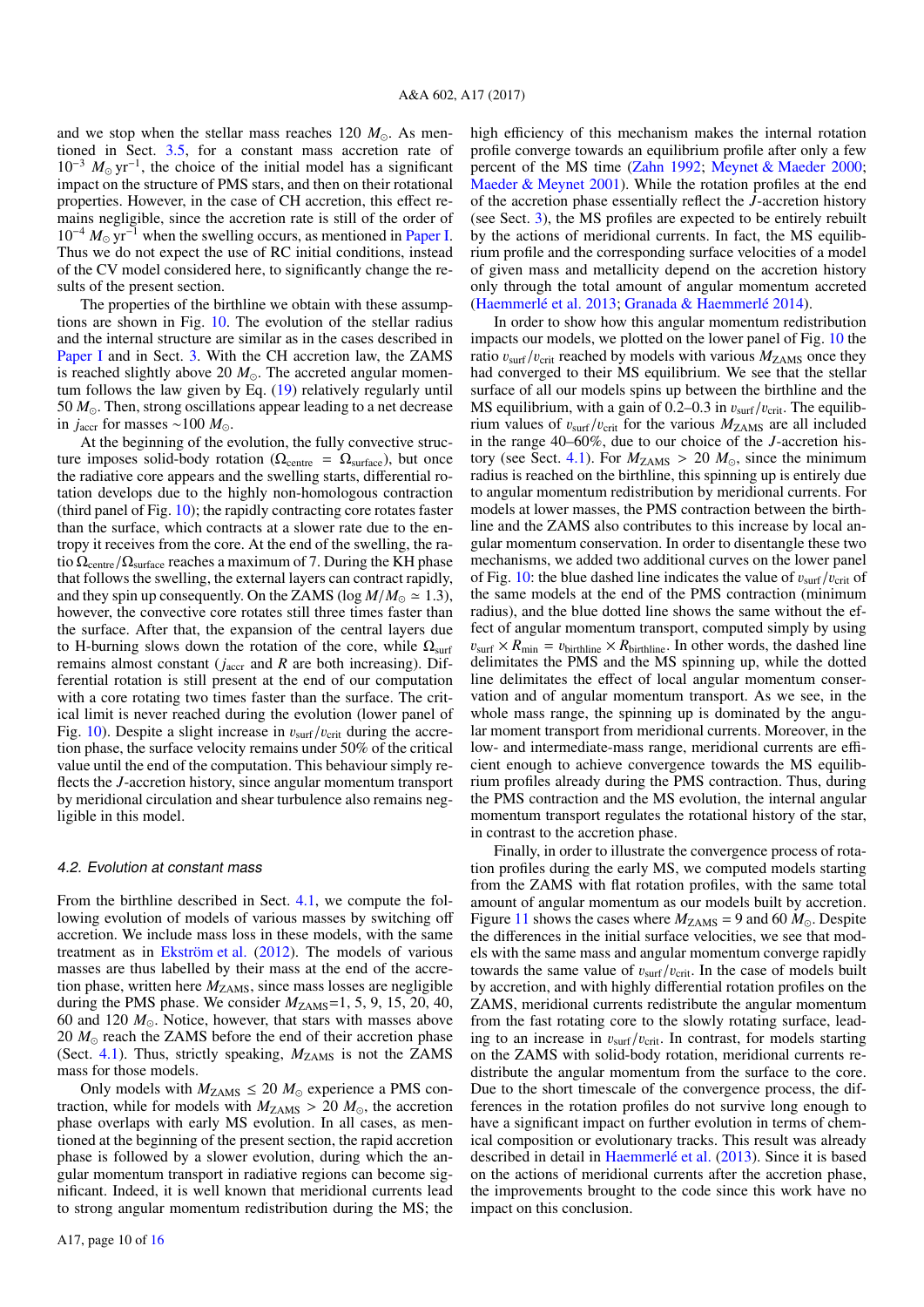

[Fig. 11.](http://dexter.edpsciences.org/applet.php?DOI=10.1051/0004-6361/201630149&pdf_id=11) Convergence of the surface velocities towards MS equilibrium. Both panels show the evolution of the ratio  $v_{\text{surf}}/v_{\text{crit}}$  during the early MS as a function of the central mass-fraction of hydrogen that depicts time along the MS. The *upper panel* shows the case  $M_{ZAMS} = 9 \overline{M_{\odot}}$  and the *lower panel* the case  $M_{ZAMS} = 60 M_{\odot}$ . On each panel, the blue dashed curve corresponds to the model built by accretion, described in Sect. 4.2, while the grey solid curve indicates a model started on the ZAMS with a flat rotation profile with the same mass and angular momentum as the blue model. The grey dotted horizontal lines indicate the critical limit.

#### **5. Discussion**

#### 5.1. The angular momentum barrier

Stellar models described in Sect. 3 show that smooth-*J* accretion leads to a limitation in the stellar mass; if the accreted material is dragged by the stellar surface without any braking, the critical rotation limit is reached before the star becomes massive. This *angular momentum barrier* is independent of the choice of the initial rotation velocity (Sect. 3.2) or of the mass accretion history (Sect. 3.3). Only a change in the *J*-accretion history can compensate this effect and overcome any limitation in mass or velocity during the accretion phase. We showed in Sect. 3.4 that the constant-*j*<sub>accr</sub> assumption with *j*<sub>accr</sub>  $\simeq 1-4 \times 10^{18}$  cm<sup>2</sup> s<sup>-1</sup> allows for circumvention of the angular momentum barrier. However, the physical conditions that lead to such angular momentum accretion rates remain unknown. How the accreted angular momentum compares with the Keplerian value

$$
j_{\rm K} = \sqrt{GMR} \tag{20}
$$

expected in the accretion disc also remains to be explored.

From the mass-radius relation of the birthline described in Sect. 4.1 (upper panel of Fig. 10), one can estimate the typical mass and radius of PMS stars accreting at high rates as 10 *M* and 10  $R_{\odot}$ , respectively. This leads to

$$
j_{\rm K} \sim \sqrt{G \times 10 \, M_{\odot} \times 10 \, R_{\odot}} \simeq 3 \times 10^{19} \, \text{cm}^2 \, \text{s}^{-1}.
$$
 (21)

Comparing this value to the angular momentum effectively accreted (second panel of Fig.  $10$ ), we see that  $j<sub>accr</sub>$  remains lower than 10% of the Keplerian angular momentum. The same conclusion holds for the models described in Sect. 3.4. In Appendix B, we show that, indeed, the angular momentum accreted has to be lower than one third of the Keplerian angular momentum. This indicates that the angular momentum barrier can only be circumvented with a strong braking mechanism, efficient enough to remove more than two thirds of the angular momentum from the Keplerian disc.

#### 5.2. The key-role of the J-accretion law

Models of Sect. 3 also show that angular momentum transport by shear diffusion and meridional circulation remains weak in the short timescale of the accretion phase, and that the evolution of the rotational properties of accreting stars is dominated by local angular momentum conservation. As a consequence, nearly any rotation profile can be built during the accretion phase by choosing the appropriate *J*-accretion history. Indeed, each Lagrangian layer retains essentially the same angular momentum it had when it was accreted, so that the *j*-profiles reflect the *J*-accretion history. Then, the Ω-profiles are given by the *j*-profiles and the relative contraction of each layer, which is almost independent of rotation and can be taken from non-rotating models. Angular momentum transport by meridional currents can only modify this fact in the very external layers of fast rotators (Sect. 3.4).

An exception to this rule is the case of convective zones, in which angular momentum transport is instantaneous because of the solid-body assumption. Convection appears in two regions in our models, first in the convective envelope before the swelling, then in the convective core after the ZAMS. During the crucial phase of the post-swelling KH contraction, all the fast contracting external layers that reach the critical limit in the smooth-*J* case have been radiative since they were accreted. This explains why a change in the accretion law solves the problem of the angular momentum barrier; if  $j<sub>accr</sub>$  is kept constant, this means that  $\Omega$  will be small when material is accreted at large radii during the swelling, according to Eq. (8). When the star contracts, the increase of Ω will then not be sufficient for Ω to reach the critical limit.

Interestingly, we notice that for stars that follow the birthline until the ZAMS, all the layers of the convective envelope are eventually incorporated into the convective core (see the isomass in the upper panel of Fig. 10). As a consequence, all the layers of massive stars that are radiative at the end of the accretion phase have been so since they were accreted, and thus they experienced only weak angular momentum transport. So, except for the constraint of solid-body rotation in the convective core, the rotation profiles of massive stars at the beginning of the MS reflect essentially the *J*-accretion history.

For low- and intermediate-mass stars, we showed in Sect. 4.2 that angular momentum transport by meridional currents is strong enough to dominate the rotational history during the PMS contraction that follows the accretion phase. However, the action of these meridional currents simply leads to a convergence of the rotation profiles towards MS equilibrium, and therefore we expect this action to be null if the rotation profile at the end of the accretion phase is close enough to equilibrium.

The freedom in the early MS rotation profile of massive stars has interesting consequences for the evolution of rotation on the MS, in particular for fast rotators and Be stars. Granada & Haemmerlé (2014) presented a grid of MS and post-MS models that rotate close to their critical limit during the whole MS. Such models were lacking in previous grids due to the usual assumption of solid-body rotation on the ZAMS. Indeed, as described in Sect. 4.2, with a flat rotation profile on the ZAMS, meridional currents lead to a decrease in the surface velocity during the early MS. Thus even models started on the ZAMS at the critical velocity evolve rapidly towards  $v_{\text{surf}}$  < 80%  $v_{\text{crit}}$  (Ekström et al. 2008). In order to produce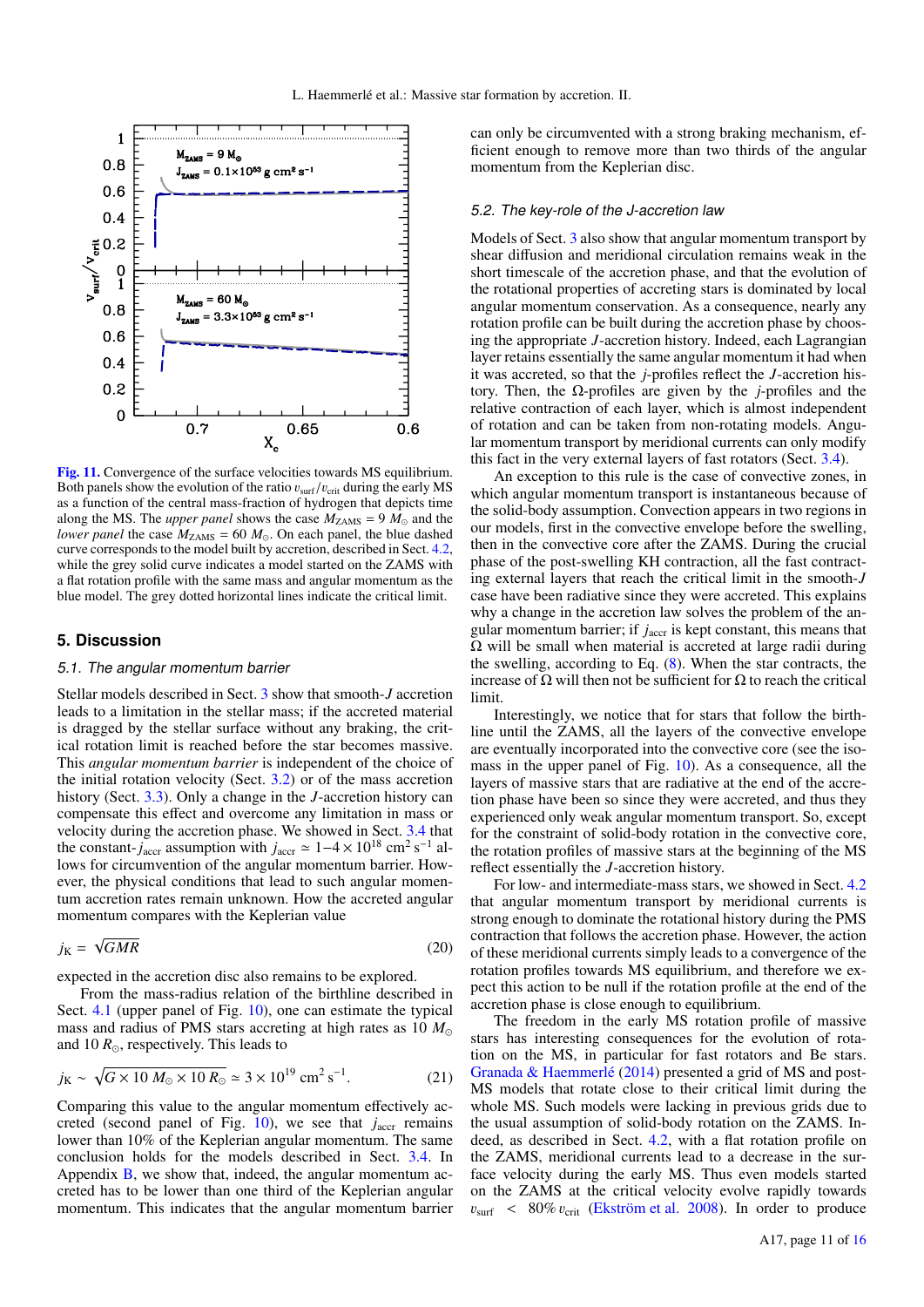models that account for the fast rotators observed throughout the MS (Huang et al. 2010), one needs to consider differential rotation upon arrival on the ZAMS. Indeed, the justification of solid-body rotation on the ZAMS is based on the assumption that PMS stars are convective. However, it is well known that large radiative regions develop already during the PMS (Stahler et al. 1980a,b; Hosokawa & Omukai 2009; Hosokawa et al. 2010; see also Paper I), and our computations demonstrate that nonhomologous contraction of the various layers leads to significant differential rotation before the star reaches the ZAMS. The nonflat rotation profiles used by Granada & Haemmerlé (2014) on the ZAMS came from two sources; some were taken from PMS computations (Haemmerlé et al. 2013), performed with the old version of the Geneva code, that were slightly differentially rotating. However, differential rotation in these models was still too low compared to the MS equilibrium profiles, and ad-hoc profiles were needed to account for the fastest rotators, having  $v_{\text{surf}} \approx 95\% v_{\text{crit}}$  during the whole MS. The results of the present work support the validity of these two types of profiles, and we propose that there exists an angular momentum accretion history that produces such rotation profiles on the ZAMS. We postpone the exact determination of such an angular momentum accretion history to a later study.

#### 5.3. Constraints on PMS evolution from rotation

We showed in Sect.  $3.5$  that in the constant- $j<sub>accr</sub>$  case, the decrease in  $v<sub>surf</sub>/v<sub>crit</sub>$  during the accretion phase is more pronounced when using low-entropy RC initial models than high-entropy CV models. With the RC initial model, starting at a large fraction of the critical velocity, we reach the high-mass range at a low fraction of the critical velocity. A star that reaches 2 *M* with a RC structure can rarely become a fast rotator once it enters the high-mass range, because a ratio  $v_{\text{surf}}/v_{\text{crit}} < 1$  at 2  $M_{\odot}$ would lead to  $v_{\text{surf}}/v_{\text{crit}} \ll 1$  in the high-mass range. This effect could be compensated by a change in the angular momentum accretion history (see Sect. 5.2), but we see that the use of the RC initial model reduces the freedom in the *J*-accretion history for the formation of massive fast rotators by accretion compared to the CV case.

Moreover, due to their compactness, RC initial models rotate closer to their critical limit compared to CV initial models having the same total amount of angular momentum. In the cases described in Sect. 3.5, we had to assume a slow rotator in the CV case in order to be able to produce a RC initial model having the same angular momentum content and rotating under the critical limit. A RC initial model having the same angular momentum content as the fastest rotators considered in Sect. 3.4, for instance, would exceed the critical limit. In Appendix  $\overline{B}$ , we show that RC models accreting angular momentum according to  $j_{\text{accr}} = 20\% j_{\text{K}}$  reach the critical limit at  $M = 5 M_{\odot}$ . Thus one may wonder if such compact RC models could be formed by accretion without facing the critical limit.

Answering these questions requires following the early accretion phase with a consistent treatment of accretion and rotation. This issue will be the topic of future work, but the present results already provide evidence in favour of our CV initial models.

#### 5.4. Semi-analytical interpretation

If one neglects any internal angular momentum transport and the deformation of the star due to rotation, the evolution of the

surface velocity is given simply by the accreted angular momentum, according to

$$
j_{\text{accr}} = j_{\text{surf}} = \frac{2}{3} R \times v_{\text{surf}}.
$$
 (22)

As in Eq. (8), the factor 2/3 reflects the fact that the material at the surface is distributed over a spherical shell. Using  $v_{\text{crit}} = \sqrt{GM/R}$  and Eq. (20) one has  $\sqrt{GM/R}$  and Eq. (20), one has

$$
\frac{v_{\text{surf}}}{v_{\text{crit}}} = \frac{\frac{3}{2}j_{\text{accr}}}{\sqrt{GMR}} = \frac{3}{2} \frac{j_{\text{accr}}}{j_{\text{K}}}.
$$
\n(23)

We note that the fraction  $3/2$  survives in the right-hand side of Eq.  $(23)$  because the angular momentum from the disc, which we assume to be confined to the equatorial plan, is redistributed spherically on the stellar surface when it is accreted, according to shellular rotation. Indeed, the fraction 2/3 appears in the expression of  $j_{\text{surf}}$  (Eq. (22)), but not in the expression of  $j_K$  (Eq. (20)), therefore it does not cancel in Eq. (23).

Since the stellar mass increases by one or two orders of magnitude between our initial models and massive stars, for constant  $j<sub>accr</sub>$ , the ratio  $v<sub>surf</sub>/v<sub>crit</sub>$  decreases slightly during the evolution. It remains, however, in the same order of magnitude, thanks to the square root in Eq.  $(23)$ . This behaviour is similar to that of models described in Haemmerlé et al. (2013), computed with the old version of the code and the smooth-*J* assumption, where the mean specific angular momentum was also constant. In contrast, however, with the new version of the code, fast rotators in the high-mass range can be produced as well by choosing a *J*-accretion history in which *j*<sub>accr</sub> increases during the evolution, such as the one used in Sect. 4.

If we assume solid-body rotation instead of local conservation of angular momentum, we have

$$
J = I \Omega = \frac{I}{R} v_{\text{surf}} \implies \frac{v_{\text{surf}}}{v_{\text{crit}}} = \sqrt{\frac{R^3}{GM}} \frac{J}{I}.
$$
 (24)

Defining the dimensionless parameter

$$
\alpha := \frac{5}{2} \frac{I}{MR^2} = 5 \int_0^1 \frac{\rho}{\bar{\rho}} s^4 ds \qquad \left( \bar{\rho} := \frac{M}{\frac{4}{3}\pi R^3}, \ s := \frac{r}{R} \right), \tag{25}
$$

that reflects the internal mass distribution, one has

$$
\frac{v_{\text{surf}}}{v_{\text{crit}}} = \frac{5}{2\alpha} \frac{J/M}{\sqrt{GMR}} = \frac{5}{2\alpha} \frac{\frac{1}{M} \int_0^M j_{\text{accr}} \, \text{d}M}{j_{\text{K}}}.
$$
 (26)

If  $j<sub>accr</sub> = const.,$  we obtain a similar relation to that in Eq. (23), with a factor  $5/2\alpha$  in front, instead of 3/2. The parameter  $\alpha$  is 1 for homogeneous density distribution ( $\nabla \rho = 0$ ), and smaller for any realistic structure ( $\nabla \rho < 0$ ). Thus, solid-body rotation increases the ratio  $v_{\text{surf}}/v_{\text{crit}}$  compared to the differentially rotating case. Indeed, angular momentum is more centralised in the differentially rotating case than for solid-body rotation, due to the negative  $\Omega$  gradient, as visible in Fig. 7, and it results in a slower surface rotation.

This fact is visible from the lower panel of Fig. 9. In addition to the evolution of the ratio  $v_{\text{surf}}/v_{\text{crit}}$  for our differentially rotating models (solid lines), we plotted the evolution of  $v_{\text{surf}}/v_{\text{crit}}$  computed with the solid-body assumption, using  $\Omega = J/I$  (dotted lines). As soon as differential rotation appears, the solid-body case leads to higher surface velocities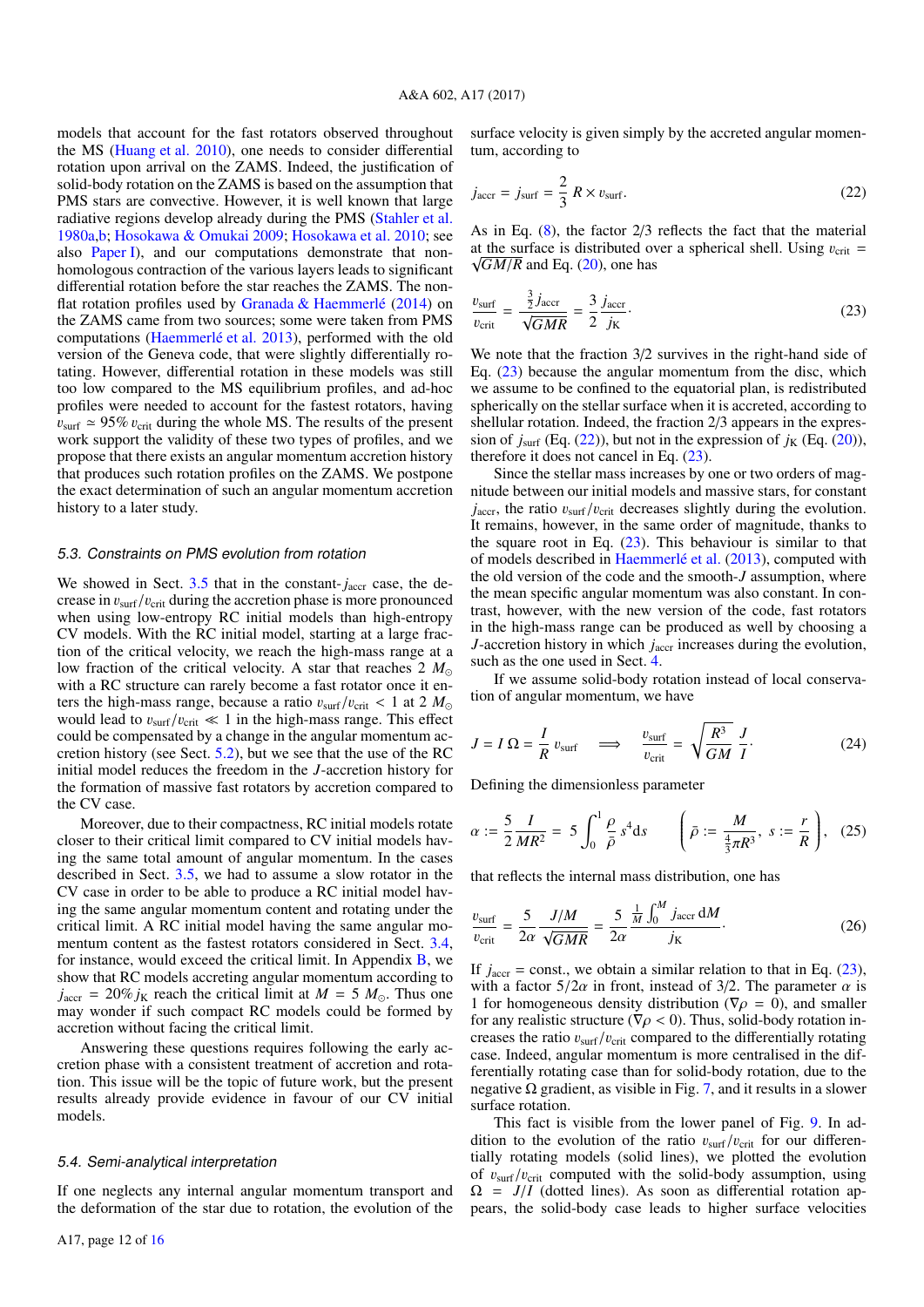than in the differentially rotating case. This effect is particularly catastrophic in the RC case, where the solid-body model reaches the critical limit at  $5 M_{\odot}$ . Solid-body rotation could arise in the presence of a strong magnetic field, for instance in the case of an efficient Tayler-Spruit dynamo, not considered here. The present analysis shows that, in this case, the critical limit would be reached earlier than in the non-magnetic case, that is, that the constraint of the angular momentum barrier would be stronger than in our models.

#### 5.5. Comparison with previous studies

Lee & Yoon (2016) studied the evolution of rotation during the accretion phase in the case of Population III stars, considering rates as high as  $4 \times 10^{-3}$   $M_{\odot}$  yr<sup>-1</sup>. However, differential rotation was not included in their study, and the authors assumed solid-body rotation, post-processed from computations of accreting stars performed with the MESA code (Paxton et al. 2011, 2013, 2015). The accreted angular momentum was taken as a constant fraction of the Keplerian angular momentum (given by Eq.  $(20)$ ). Stars accreting at the high rates considered in this work are known to approach the Eddington limit before it has contracted to the ZAMS (Omukai & Palla 2001, 2003). In the presence of rotation, the centrifugal force lowers the upper limit in luminosity, which is compatible with hydrostatic equilibrium. This effect is known as the  $ΩΓ$ -limit (Maeder & Meynet 2000). The models of Lee & Yoon (2016) reached the  $\Omega$ Γ-limit during the swelling, which occurs at masses between 20 and 40  $M_{\odot}$  at this accretion rate, preventing further accretion and limiting the mass of stars that can form by accretion.

Our models at solar metallicity show that differential rotation cannot be neglected during the swelling phase. The semianalytic considerations of Sect. 5.4 show that differential rotation can significantly reduce the ratio  $v_{\text{surf}}/v_{\text{crit}}$ . We showed that solid-body rotating models reach the critical limit if the swelling exceeds 100  $R_{\odot}$ , but that differential rotation avoids such a catastrophic end. It is thus necessary to take into account differential rotation in order to test the validity of such mass limitations.

#### **6. Conclusions**

After having improved the treatment of accretion in the Geneva code (Sect. 2.1 and Appendix A; see also Paper I), we described in the present work the PMS evolution of solar metallicity stars with accretion and rotation by considering various accretion laws for the mass and the angular momentum (Sect. 3). Our main results can be summarised as follows:

- 1. Angular momentum transport by shear and meridional currents inside the radiative layers of the star remains weak during the short accretion timescale (Sect. 3.1). Only convective transport is efficient (solid-body assumption), and the evolution of the rotational properties in radiative regions is dominated by local angular momentum conservation. Since large radiative regions develop during the accretion phase, the internal rotation profiles during this phase essentially reflect the angular momentum accretion history. The highly nonhomologous PMS contraction leads, in general, to significant differential rotation in the stellar interior.
- 2. Under the assumption of smooth angular momentum accretion, the new version of the code leads to a limitation in mass instead of a limitation in rotation velocity (Sect. 3.1). This implies that if the accreted material is dragged by the stellar

surface without braking, the forming star reaches the critical limit before it can significantly enter into the high-mass range. This is due to the rapid contraction of the stellar surface after the PMS swelling. When the critical rotation limit is reached, accretion stops, thus preventing the formation of massive stars. This angular momentum barrier is independent of the choice of the initial rotation velocity (Sect. 3.2) or of the mass accretion history (Sect. 3.3).

- 3. Only a change in the angular momentum accretion history can circumvent the angular momentum barrier, and overcome any limitation in mass or velocity during the accretion phase. A careful choice of the *J*-accretion history allows for production of stars of any mass and velocity compatible with the structure equations. Using the constant-*j*accr assumption, the ratio  $v_{\text{surf}}/v_{\text{crit}}$  remains of the same order of magnitude during the accretion phase, similarly as with the old version of the code and smooth-*J* accretion (Sect. 3.4). Angular momentum accretion histories compatible with massive star formation by accretion imply an orbital velocity in the inner disc that is lower than one third of the Keplerian value (Sect. 5.1 and Appendix  $\bf{B}$ ). We conclude that massive star formation by accretion requires an efficient braking mechanism in the inner accretion disc in order to circumvent the angular momentum barrier.
- 4. For angular momentum accretion histories that allow massive stars to form, the internal rotation profiles during the accretion phase decrease outwards (Sects. 3.4 and 4.1). The degree of differential rotation reaches its maximum after the swelling, with a core rotating approximately seven times faster than the surface. Then, differential rotation is reduced as the stellar surface contracts, but survives until the end of our computations, with a core that rotates two to three times faster than the surface as the star reaches a MS structure. Such differential rotation allows the star to reach higher masses than in the case of solid-body rotation that would eventually arise in the presence of a strong magnetic field (Sect. 5.4).
- 5. The compact initial conditions, with a low entropy content, that lead to a significant swelling during the accretion phase, reduce the freedom in the angular momentum accretion histories that allow massive fast rotators to form (Sects. 3.5 and 5.3). This result supports the validity of our extended initial models with high entropy content, that avoid a significant PMS swelling (see Paper I).
- 6. The accretion history during the PMS phase has no significant impact on the MS and post-MS evolution (Sect. 4.2). Models based on various PMS scenarios converge to an internal rotation structure that depends only on their mass, their chemical composition, and their total amount of angular momentum, after only a few percent of the MS timescale.
- 7. Thanks to the low efficiency of angular momentum transport by shear and meridional currents, very different rotation profiles on the ZAMS are possible, strongly depending on the angular momentum accretion history the star experienced (Sect. 5.2). This fact supports the validity of previously published models that rotate close to their critical limit during their whole MS phase.

*Acknowledgements.* Part of this work was supported by the Swiss National Science Foundation. L.H. and R.S.K. were supported by the European Research Council under the European Community's Seventh Framework Programme (FP7/2007 – 2013) via the ERC Advanced Grant "STARLIGHT: Formation of the First Stars" (project number 339177).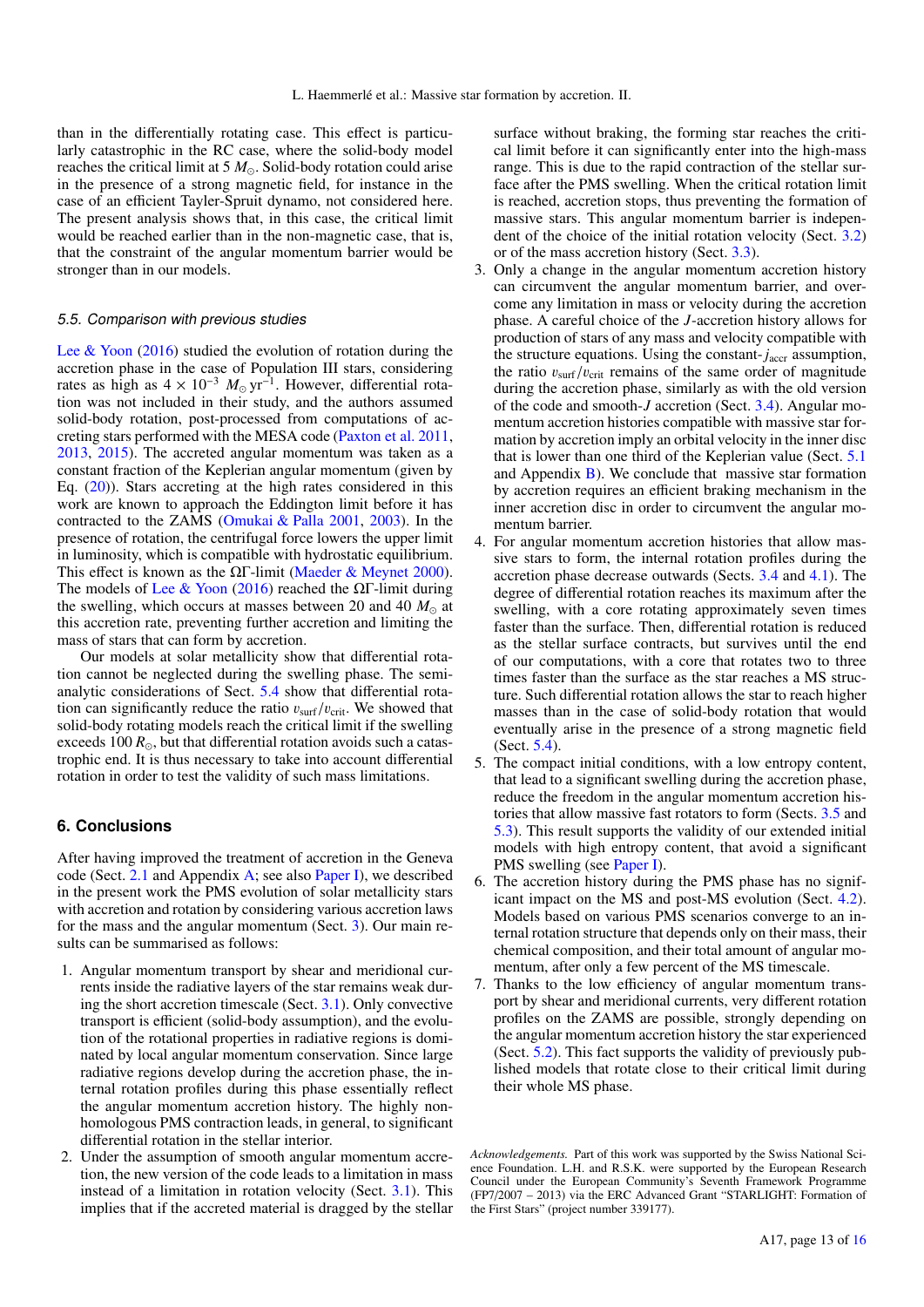#### **References**

- Amard, L., Palacios, A., Charbonnel, C., Gallet, F., & Bouvier, J. 2016, [A&A,](http://linker.aanda.org/10.1051/0004-6361/201630149/1) [587, A105](http://linker.aanda.org/10.1051/0004-6361/201630149/1)
- Arce, H. G., Shepherd, D., Gueth, F., et al. 2007, [Protostars and Planets V, 245](http://linker.aanda.org/10.1051/0004-6361/201630149/2)
- Asplund, M., Grevesse, N., & Sauval, A. J. 2005, in Cosmic Abundances as Records of Stellar Evolution and Nucleosynthesis, eds. T. G. Barnes, III, & F. N. Bash, [ASP Conf Ser, 336, 25](http://linker.aanda.org/10.1051/0004-6361/201630149/3)
- Behrend, R., & Maeder, A. 2001, [A&A, 373, 190](http://linker.aanda.org/10.1051/0004-6361/201630149/4)
- Bernasconi, P. A., & Maeder, A. 1996, [A&A, 307, 829](http://linker.aanda.org/10.1051/0004-6361/201630149/5)
- Bodenheimer, P. 1995, [ARA&A, 33, 199](http://linker.aanda.org/10.1051/0004-6361/201630149/6)
- Bouvier, J., Forestini, M., & Allain, S. 1997, [A&A, 326, 1023](http://linker.aanda.org/10.1051/0004-6361/201630149/7)
- Cesaroni, R., Neri, R., Olmi, L., et al. 2005, [A&A, 434, 1039](http://linker.aanda.org/10.1051/0004-6361/201630149/8)
- Cunha, K., Hubeny, I., & Lanz, T. 2006, [ApJ, 647, L143](http://linker.aanda.org/10.1051/0004-6361/201630149/9)
- Dougados, C. 2009, in SF2A-2009: Proc. Annual meeting of the French Society of Astronomy and Astrophysics, eds. M. Heydari-Malayeri, C. Reylé & R. Samadi, 3
- Eggenberger, P., Meynet, G., Maeder, A., et al. 2008, [Ap&SS, 316, 43](http://linker.aanda.org/10.1051/0004-6361/201630149/11)
- Eggenberger, P., Maeder, A., & Meynet, G. 2010, [A&A, 519, L2](http://linker.aanda.org/10.1051/0004-6361/201630149/12)
- Eggenberger, P., Haemmerlé, L., Meynet, G., & Maeder, A. 2012, [A&A, 539,](http://linker.aanda.org/10.1051/0004-6361/201630149/13) [A70](http://linker.aanda.org/10.1051/0004-6361/201630149/13)
- Ekström, S., Meynet, G., Maeder, A., & Barblan, F. 2008, [A&A, 478, 467](http://linker.aanda.org/10.1051/0004-6361/201630149/14)
- Ekström, S., Georgy, C., Eggenberger, P., et al. 2012, [A&A, 537, A146](http://linker.aanda.org/10.1051/0004-6361/201630149/15)
- Ellerbroek, L. E., Podio, L., Dougados, C., et al. 2014, [A&A, 563, A87](http://linker.aanda.org/10.1051/0004-6361/201630149/16)
- Granada, A., & Haemmerlé, L. 2014, [A&A, 570, A18](http://linker.aanda.org/10.1051/0004-6361/201630149/17)
- Grunhut, J. H., Wade, G. A., Neiner, C., et al. 2017, [MNRAS, 465, 2432](http://linker.aanda.org/10.1051/0004-6361/201630149/18)
- Guzmán, A. E., Garay, G., & Brooks, K. J. 2010, [ApJ, 725, 734](http://linker.aanda.org/10.1051/0004-6361/201630149/19)
- Haemmerlé, L. 2014, Ph.D. Thesis, Université de Genève
- Haemmerlé, L., Eggenberger, P., Meynet, G., Maeder, A., & Charbonnel, C. 2013, [A&A, 557, A112](http://linker.aanda.org/10.1051/0004-6361/201630149/21)
- Haemmerlé, L., Eggenberger, P., Meynet, G., Maeder, A., & Charbonnel, C. 2016, [A&A, 585, A65](http://linker.aanda.org/10.1051/0004-6361/201630149/22) (Paper I)
- Hayashi, C. 1961, [PASJ, 13, 450](http://linker.aanda.org/10.1051/0004-6361/201630149/23)
- Hennebelle, P., & Ciardi, A. 2009, [A&A, 506, L29](http://linker.aanda.org/10.1051/0004-6361/201630149/24)
- Hosokawa, T., & Omukai, K. 2009, [ApJ, 691, 823](http://linker.aanda.org/10.1051/0004-6361/201630149/25)
- Hosokawa, T., Yorke, H. W., & Omukai, K. 2010, [ApJ, 721, 478](http://linker.aanda.org/10.1051/0004-6361/201630149/26)
- Hosokawa, T., Yorke, H. W., Inayoshi, K., Omukai, K., & Yoshida, N. 2013, [ApJ,](http://linker.aanda.org/10.1051/0004-6361/201630149/27) [778, 178](http://linker.aanda.org/10.1051/0004-6361/201630149/27)
- Huang, W., Gies, D. R., & McSwain, M. V. 2010, [ApJ, 722, 605](http://linker.aanda.org/10.1051/0004-6361/201630149/28)
- Ilee, J. D., Cyganowski, C. J., Nazari, P., et al. 2016, [MNRAS, 462, 4386](http://linker.aanda.org/10.1051/0004-6361/201630149/29)
- Jappsen, A.-K., & Klessen, R. S. 2004, [A&A, 423, 1](http://linker.aanda.org/10.1051/0004-6361/201630149/30)
- Joos, M., Hennebelle, P., & Ciardi, A. 2012, [A&A, 543, A128](http://linker.aanda.org/10.1051/0004-6361/201630149/31)
- Keto, E., & Zhang, Q. 2010, [MNRAS, 406, 102](http://linker.aanda.org/10.1051/0004-6361/201630149/32)
- Koenigl, A. 1991, [ApJ, 370, L39](http://linker.aanda.org/10.1051/0004-6361/201630149/33)
- Kraus, M., Borges Fernandes, M., & de Araújo, F. X. 2010, [A&A, 517, A30](http://linker.aanda.org/10.1051/0004-6361/201630149/34)
- Larson, R. B. 1969, [MNRAS, 145, 271](http://linker.aanda.org/10.1051/0004-6361/201630149/35)
- Larson, R. B. 1972, [MNRAS, 157, 121](http://linker.aanda.org/10.1051/0004-6361/201630149/36)
- Lee, H., & Yoon, S.-C. 2016, [ApJ, 820, 135](http://linker.aanda.org/10.1051/0004-6361/201630149/37)
- Maeder, A. 1997, [A&A, 321, 134](http://linker.aanda.org/10.1051/0004-6361/201630149/38)
- Maeder, A. 2009, Physics, Formation and Evolution of Rotating Stars (Springer)
- Maeder, A., & Meynet, G. 2000, [A&A, 361, 159](http://linker.aanda.org/10.1051/0004-6361/201630149/40)
- Maeder, A., & Meynet, G. 2001, [A&A, 373, 555](http://linker.aanda.org/10.1051/0004-6361/201630149/41)
- Meynet, G., & Maeder, A. 1997, [A&A, 321, 465](http://linker.aanda.org/10.1051/0004-6361/201630149/42)
- Meynet, G., & Maeder, A. 2000, [A&A, 361, 101](http://linker.aanda.org/10.1051/0004-6361/201630149/43)
- Norberg, P., & Maeder, A. 2000, [A&A, 359, 1025](http://linker.aanda.org/10.1051/0004-6361/201630149/44)
- Omukai, K., & Palla, F. 2001, [ApJ, 561, L55](http://linker.aanda.org/10.1051/0004-6361/201630149/45)
- Omukai, K., & Palla, F. 2003, [ApJ, 589, 677](http://linker.aanda.org/10.1051/0004-6361/201630149/46)
- Paxton, B., Bildsten, L., Dotter, A., et al. 2011, [ApJS, 192, 3](http://linker.aanda.org/10.1051/0004-6361/201630149/47)
- Paxton, B., Cantiello, M., Arras, P., et al. 2013, [ApJS, 208, 4](http://linker.aanda.org/10.1051/0004-6361/201630149/48)
- Paxton, B., Marchant, P., Schwab, J., et al. 2015, [ApJS, 220, 15](http://linker.aanda.org/10.1051/0004-6361/201630149/49)
- Peters, T., Klaassen, P. D., Mac Low, M.-M., et al. 2014, [ApJ, 788, 14](http://linker.aanda.org/10.1051/0004-6361/201630149/50)
- Peterson, D. M., Hummel, C. A., Pauls, T. A., et al. 2006, [ApJ, 636, 1087](http://linker.aanda.org/10.1051/0004-6361/201630149/51)
- Pinsonneault, M. H., Kawaler, S. D., Sofia, S., & Demarque, P. 1989, [ApJ, 338,](http://linker.aanda.org/10.1051/0004-6361/201630149/52) [424](http://linker.aanda.org/10.1051/0004-6361/201630149/52)
- Pinsonneault, M. H., Kawaler, S. D., & Demarque, P. 1990, [ApJS, 74, 501](http://linker.aanda.org/10.1051/0004-6361/201630149/53)
- Pudritz, R. E., & Banerjee, R. 2005, in Massive Star Birth: A Crossroads of Astrophysics, eds. R. Cesaroni, M. Felli, E. Churchwell, & M. Walmsley, [IAU Symp., 227, 163](http://linker.aanda.org/10.1051/0004-6361/201630149/54)
- Pudritz, R. E., Ouyed, R., Fendt, C., & Brandenburg, A. 2007, [Protostars and](http://linker.aanda.org/10.1051/0004-6361/201630149/55) [Planets V, 277](http://linker.aanda.org/10.1051/0004-6361/201630149/55)
- Pudritz, R. E., Banerjee, R., & Ouyed, R. 2009, The role of jets in the formation of planets, stars and galaxies, ed. G. Chabrier (Cambridge University Press), 84
- Reiter, M., & Smith, N. 2013, [MNRAS, 433, 2226](http://linker.aanda.org/10.1051/0004-6361/201630149/57)
- Reiter, M., & Smith, N. 2014, [MNRAS, 445, 3939](http://linker.aanda.org/10.1051/0004-6361/201630149/58)
- Reiter, M., Smith, N., Kiminki, M. M., & Bally, J. 2015a, [MNRAS, 450, 564](http://linker.aanda.org/10.1051/0004-6361/201630149/59)
- Reiter, M., Smith, N., Kiminki, M. M., Bally, J., & Anderson, J. 2015b, [MNRAS,](http://linker.aanda.org/10.1051/0004-6361/201630149/60) [448, 3429](http://linker.aanda.org/10.1051/0004-6361/201630149/60)
- Romanova, M. M., & Owocki, S. P. 2015, [Space Sci. Rev., 191, 339](http://linker.aanda.org/10.1051/0004-6361/201630149/61)
- Seifried, D., Banerjee, R., Pudritz, R. E., & Klessen, R. S. 2013, [MNRAS, 432,](http://linker.aanda.org/10.1051/0004-6361/201630149/62) [3320](http://linker.aanda.org/10.1051/0004-6361/201630149/62)
- Seifried, D., Banerjee, R., Pudritz, R. E., & Klessen, R. S. 2015, [MNRAS, 446,](http://linker.aanda.org/10.1051/0004-6361/201630149/63) [2776](http://linker.aanda.org/10.1051/0004-6361/201630149/63)
- Spitzer, L. 1978, Physical processes in the interstellar medium (New York: Wiley-Inter science)
- Stacy, A., Bromm, V., & Loeb, A. 2011, [MNRAS, 413, 543](http://linker.aanda.org/10.1051/0004-6361/201630149/65)
- Stahler, S. W. 1983, [ApJ, 274, 822](http://linker.aanda.org/10.1051/0004-6361/201630149/66)
- Stahler, S. W., Shu, F. H., & Taam, R. E. 1980a, [ApJ, 241, 637](http://linker.aanda.org/10.1051/0004-6361/201630149/67)
- Stahler, S. W., Shu, F. H., & Taam, R. E. 1980b, [ApJ, 242, 226](http://linker.aanda.org/10.1051/0004-6361/201630149/68)
- Vorobyov, E. I., & Basu, S. 2007, [MNRAS, 381, 1009](http://linker.aanda.org/10.1051/0004-6361/201630149/69)
- Vorobyov, E. I., & Basu, S. 2009, [MNRAS, 393, 822](http://linker.aanda.org/10.1051/0004-6361/201630149/70)
- Whelan, E. T., Dougados, C., Perrin, M. D., et al. 2010, [ApJ, 720, L119](http://linker.aanda.org/10.1051/0004-6361/201630149/71)
- Wolfire, M. G., & Cassinelli, J. P. 1987, [ApJ, 319, 850](http://linker.aanda.org/10.1051/0004-6361/201630149/72)
- Yorke, H. W., & Bodenheimer, P. 2008, in Massive Star Formation: Observations
- Confront Theory, eds. H. Beuther, H. Linz, & T. Henning, [ASP Conf Ser.,](http://linker.aanda.org/10.1051/0004-6361/201630149/73) [387, 189](http://linker.aanda.org/10.1051/0004-6361/201630149/73)
- Zahn, J.-P. 1992, [A&A, 265, 115](http://linker.aanda.org/10.1051/0004-6361/201630149/74)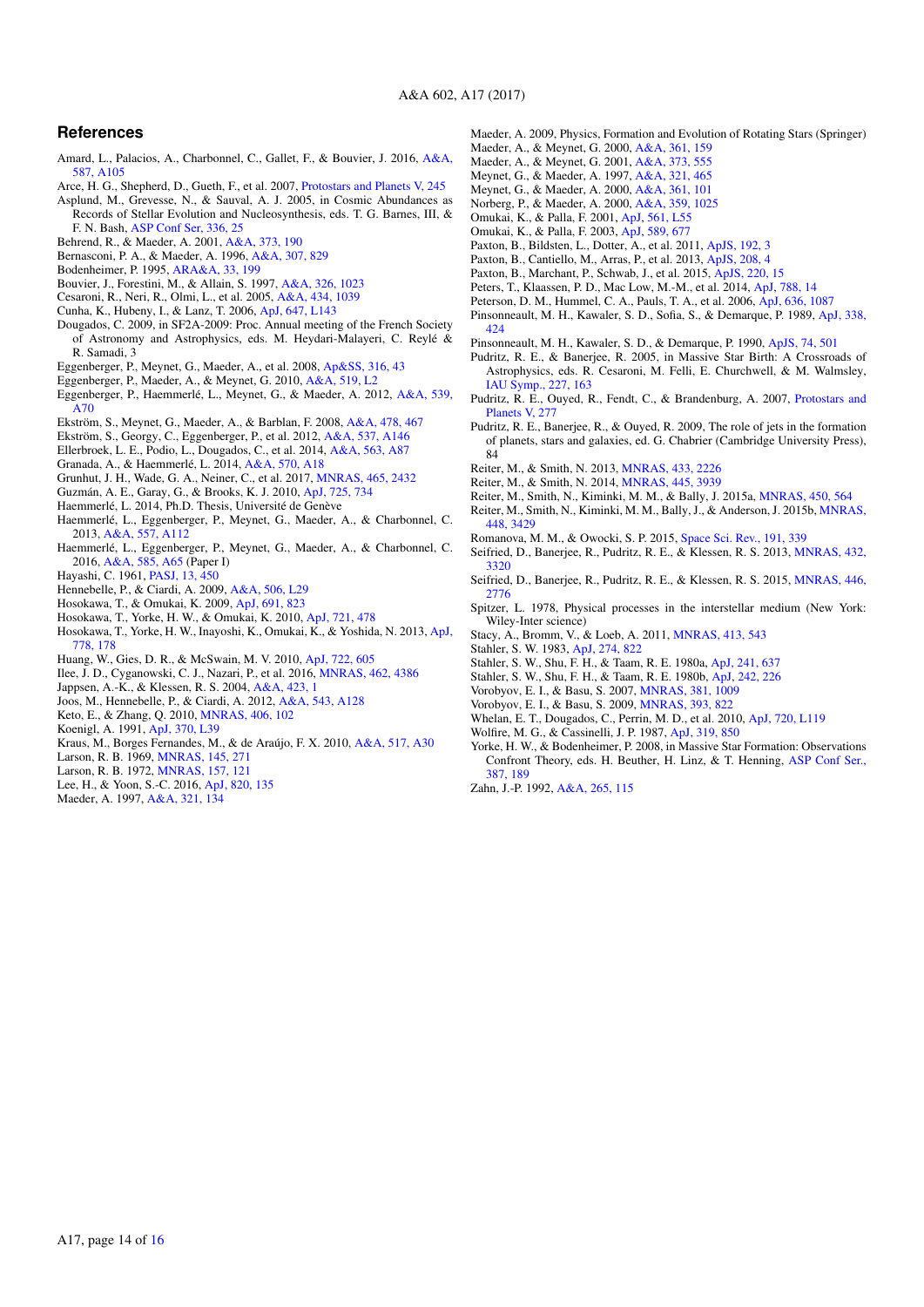

[Fig. A.1.](http://dexter.edpsciences.org/applet.php?DOI=10.1051/0004-6361/201630149&pdf_id=12) Global rotational properties of the models described in Appendix A. *Upper panel*: angular momentum accretion rate and *lower panel*: ratio  $v_{\text{surf}}/v_{\text{crit}}$ , with the critical limit indicated by the dotted horizontal grey line.

## **Appendix A: Effects of the improvements in the code**

Here we describe the effects of the improvements in the code that are related to rotation. We consider the same physical conditions as in Sect. 3.1: the initial model is given by Eqs. (10) and (11), mass is accreted at  $10^{-5}$   $M_{\odot}$  yr<sup>-1</sup> (Eq. (9)) and angular momentum according to the smooth-*J* assumption, as in Haemmerlé et al. (2013). The model computed with these inputs and the new version of the code has been described in Sect. 3.1. Here we compare this model with the equivalent one computed with the old version of the code, using the same physical inputs.

The global rotational properties of these two models are compared in Fig. A.1. Both models start their evolution at  $v_{\text{surf}} =$  $0.42 \text{ km s}^{-1} = 0.28\% v_{\text{crit}}$ , according to Eq. (11). In the model computed with the old version of the code, with the artificial loss of angular momentum, the surface velocity remains in the same order of magnitude during the whole PMS, with values in the range 0.25 km s<sup>-1</sup> <  $v_{\text{surf}} \le 1.05$  km s<sup>-1</sup>. The corresponding angular momentum accretion rate is constant during the evoluangular momentum accretion rate is constant during the evolution  $(dJ/dM \approx 3 \times 10^{15} \text{ cm}^2 \text{ s}^{-1})$ . This result is in agreement<br>with the case described in Haemmerlé et al. (2013), correspondwith the case described in Haemmerlé et al. (2013), corresponding to a different mass accretion rate and a higher initial velocity  $(\Omega_{\text{ini}} = 2.1 \times 10^{-5} \text{ s}^{-1})$ , that is  $v_{\text{surf}}/v_{\text{crit}} = 80\%$ .<br>However the behaviour of the model computer

However, the behaviour of the model computed with the new version of the code, without any artificial loss of angular momentum, is drastically different. As described in Sect. 3.1, the surface velocity does not remain in the same order of magnitude, but increases by several orders of magnitude, in particular during the post-swelling contraction. The corresponding angular momentum accretion rate is no longer constant, but increases with mass and time, by two orders of magnitude between 0.7 and 6  $M_{\odot}$ . This illustrates the fact that in cases of smooth-*J* accretion, the angular momentum accretion rate depends itself on the evolution of rotation in the model.

Figure A.2 shows the internal rotation profiles of these two models: The *j*-profiles in the upper panel and the  $\Omega$ -profiles in



[Fig. A.2.](http://dexter.edpsciences.org/applet.php?DOI=10.1051/0004-6361/201630149&pdf_id=13) Rotation profiles of the models described in Appendix A, at *M* = 2, 4 and 6  $M_0$ . *Upper panel: j*-profiles and *lower panel:* Ω-profiles.

the lower panel. With the old version of the code, the specific angular momentum decreases with time in each layer, that is, for each fixed value of the Lagrangian coordinate. This is the effect of the artificial loss of angular momentum described in Sect. 2. With the new version of the code, the angular momentum is locally conserved in each radiative layer, which leads to  $\Omega$ -profiles that increase outwards, as described in Sect. 3.1. In the old model, the artificial loss of angular momentum is more important in the external regions than in the core (see Haemmerlé 2014). As a consequence, the  $\Omega$ -profiles decrease outwards in this case. As described in Haemmerlé et al. (2013), this leads to a rotation profile on the ZAMS that is close to the equilibrium profile with respect to meridional circulation during the MS evolution.

### **Appendix B: Accretion of angular momentum at a constant fraction of the Keplerian value**

The models described in Sect. 3.4, that circumvent the angular momentum barrier, correspond to an angular momentum accreted that is lower than 10% of the Keplerian angular momentum  $j<sub>K</sub>$  (Sect. 5.1). Here we estimate the upper fraction of  $j<sub>K</sub>$ the star can accrete without facing the angular momentum barrier. We aim to compute models accreting angular momentum at a constant fraction of  $j<sub>K</sub>$ . However, as in Sect. 3.4, we cannot freely control the accretion of *J* in this case; in particular when large external regions of the star are convective. Figure **B**.1 shows the stellar structure, the angular momentum accretion rate, and the ratio  $v_{\text{surf}}/v_{\text{crit}}$  for two models accreting mass at a rate of  $10^{-3}$   $M_{\odot}$  yr<sup>-1</sup>. The first one is computed from the CV initial structure, and the second one from a RC structure (see Sect. 3.5).

The angular momentum accreted in the CV model is always lower than 35% of  $j<sub>K</sub>$ . Without any angular momentum transport, the surface velocity would thus remain approximately one third of  $v_{\text{crit}}$ . However, during the early phase, the star is fully convective and angular momentum is instantaneously redistributed in the stellar interior. The assumption of solid-body rotation leads to outwards transport of angular momentum that produces an increase in  $v<sub>surf</sub>$ . As evolution proceeds, the ratio  $v<sub>surf</sub>/v<sub>crit</sub>$  increases monotonously and reaches the critical limit at a mass of 3.4  $M_{\odot}$ , before the formation of the radiative core.